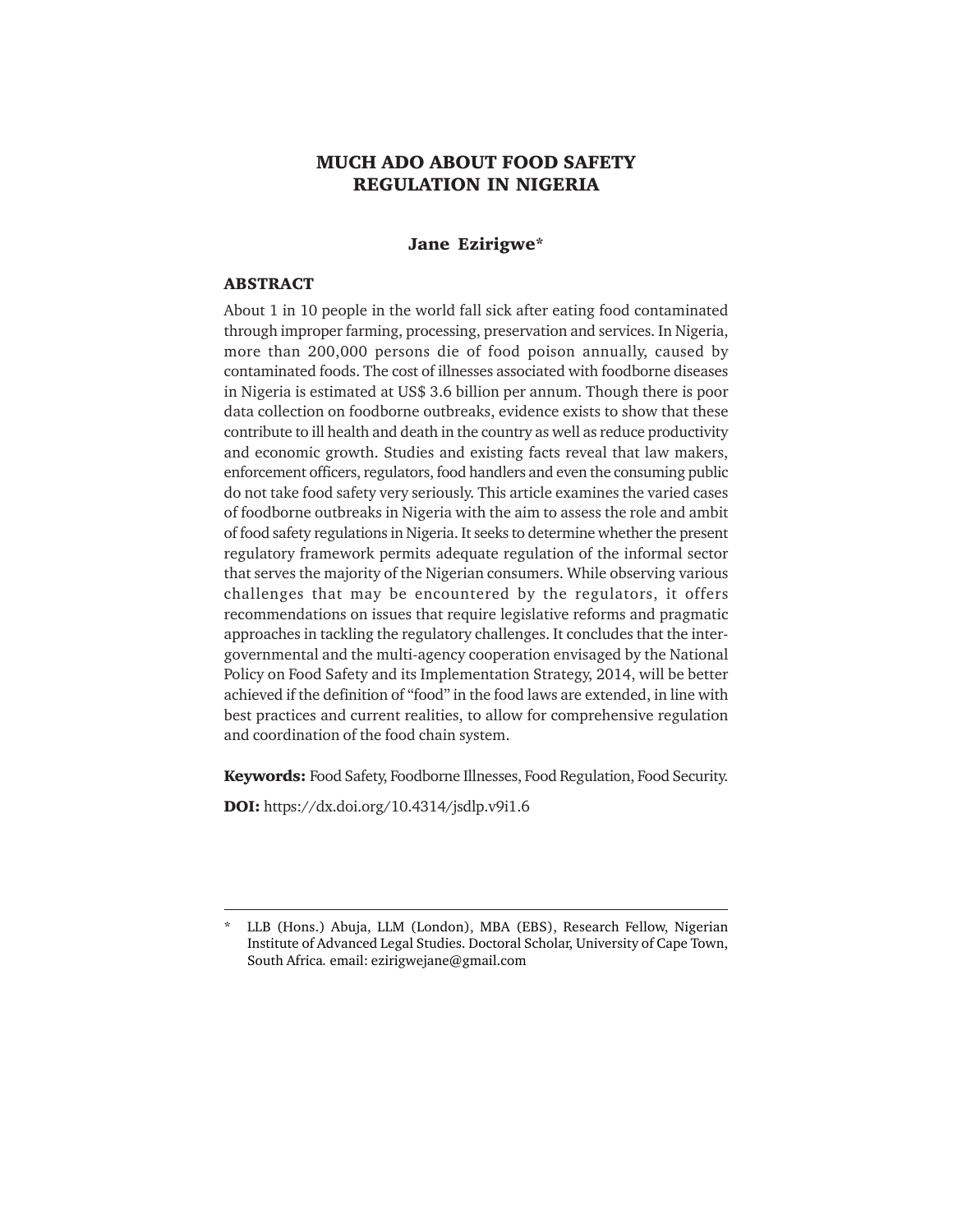"If it is not safe, it is not food" – *Markus Lipp, FAO.*

#### **1. INTRODUCTION**

An estimated 600 million – about 1 in 10 people in the world – fall sick after eating contaminated food, $1$  and as a result of this, 420,000 die every year, resulting in the loss of 33 million healthy life years (DALYs).2 In Nigeria, more than 200,000 persons die of food poison annually, caused by food contaminated through improper farming, processing, preservation and services.3 Improper farming techniques and food processing methods, products adulteration as well as contamination picked up during processing are possible sources for food-borne diseases. The amount of chemicals used for preservation, medium of sale and tampering with expiry dates are also possible sources. In addition, the methods of cooking, and the sanitary conditions of the cooking environment,<sup>4</sup> as well as the personal hygiene of food handlers are all possible sources of food-borne diseases in Nigeria.<sup>5</sup>

Our changing lifestyles have encouraged food outlets and food vendors,<sup>6</sup> with a large proportion of ready-to-eat foods sold by the informal sector, especially as street food.7 Many of the food vendors are itinerant in nature. Some push their food-laden carts, wheel-barrows

- 5 See studies by Pepple (n 3); Onyeneho and Hedberg (n 4).
- 6 Federal Ministry of Health, Abuja, "National Policy on Food Safety and its Implementation Strategy, 2014",10 <www.health.gov.ng/doc/FoodSafety Policy.pdf> accessed 2 February 2018.
- 7 Isaac Adewole, "Food Safety as an Important Global Public Health and Economic Concern", *Health News* NG.com, 8 February 2017. <http://healthnewsng.com/ food-safety-important-global-public-health-economic-concern/> accessed 10 February 2018.

<sup>1 &</sup>quot;Food Safety- Fact Sheet" (Reviewed October, 2017) <www.who.int/ mediacentre/factsheets/fs399/en/> accessed 12 October 2017. This means that annually, 1 out of 10 people in the world suffer from foodborne disease.

<sup>2</sup> ibid.

<sup>3</sup> *Premium Times* , "200,000 people die of food poison annually in Nigeria- Prof. Ihenkuronye" –*Premium Times* <www.premiumtimesng.com/news/96700- 200000-people-die-of-food-poison-annually-in-nigeria-prof-ihenkuronye.html> accessed 11 October 2017; Nne Pepple, "Environment and Food Poisoning: Food Safety Knowledge and Practice among Food Vendors in Garki, Abuja – Nigeria" (2017) 5 *J Health Educ Res Dev*. 217.

<sup>4</sup> Sylvester N. Onyeneho and Craig W. Hedberg, "An Assessment of Food Safety Needs of Restaurants in Owerri, Imo State, Nigeria" (2013) 10 *International Journal of Environmental Research and Public Health* 3296.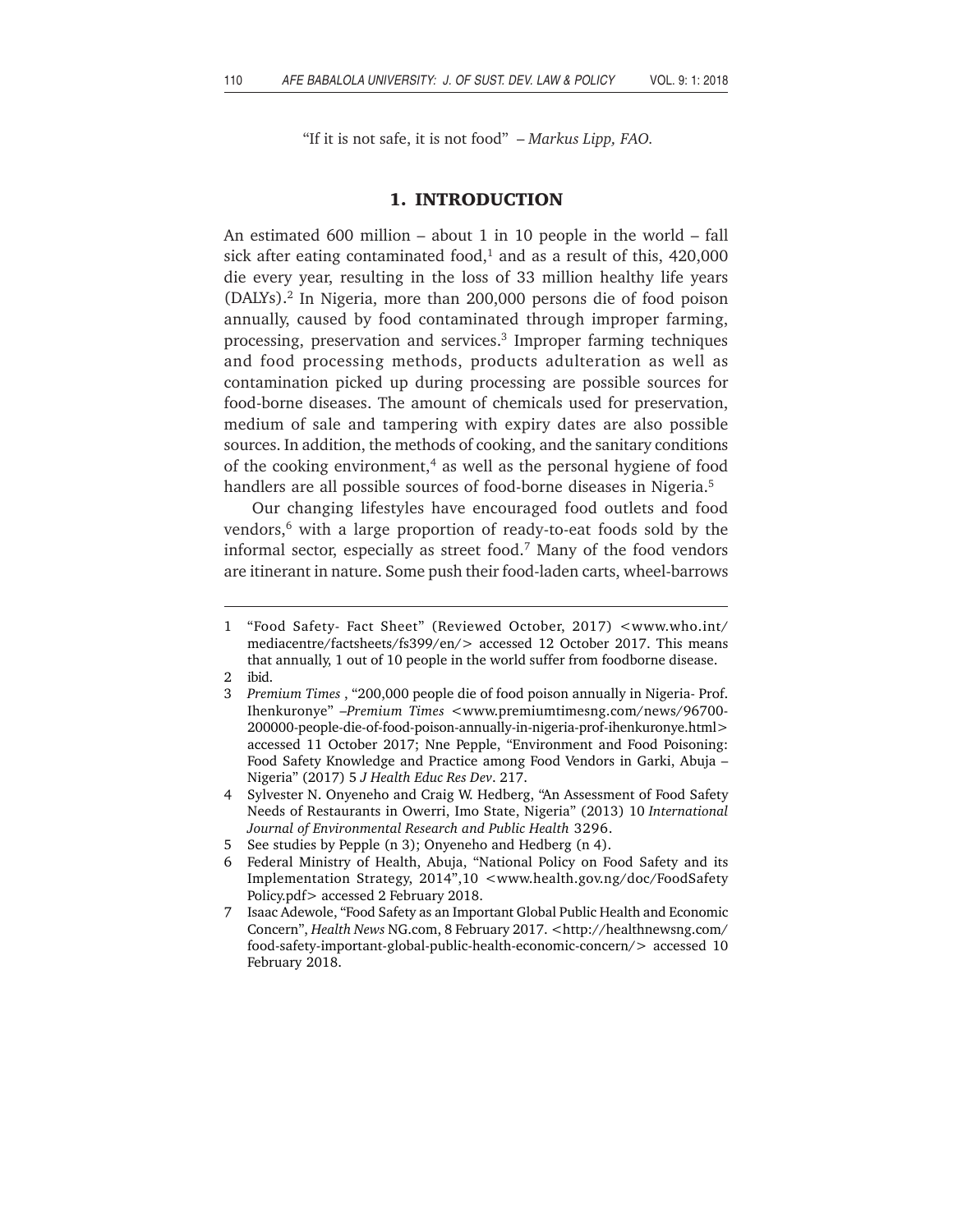or specially-designed bicycles from one location to another to serve their customers.8 Others operate as *bukas* in small stalls and *batchers*. These street foods are sold at relatively low prices, thus attracting the majority of low-income workers, shoppers, travellers and school children – the majority of the Nigerian population. These people are often more interested in money saving and time convenience than issues of safety, quality and hygiene.<sup>9</sup>

Unfortunately, there is poor data collection on food-borne outbreaks in Nigeria. The absence of appropriate surveillance systems makes it difficult to have an accurate representation of the burden of food-borne disease. However, evidence shows that these food-borne outbreaks contribute to ill health and death in the country.10 There is also evidence of unsafe food practices by food producers, manufacturers, processors, caterers and handlers in the food chain system. $11$  Studies and existing facts reveal that the lawmakers, law enforcement officers, regulators, food handlers and the consuming public do not take food safety very seriously.<sup>12</sup>

With the looming global food crisis and the rapidly growing Nigerian population, $13$  the subject of food security should occupy the centre stage of discourse. Food safety is a very significant element of food security. Food safety is the "assurance that food will not cause harm to the consumer when it is prepared and/or eaten according to its intended use."14 The establishment of an effective food control and regulation system is the key component of ensuring food safety. There is need to safeguard the quality and safety of food both for domestic consumption and for exportation.

This article examines the varied cases of foodborne outbreaks in Nigeria with an aim to assess the ambit and efficacy of food safety

<sup>8</sup> Onyeneho and Hedberg (n 4) 3297.

<sup>9</sup> Adewole (n 7)

<sup>10</sup> See section 2.1 below.

<sup>11</sup> See section 2.1 below.

<sup>12</sup> See section 2.1 below.

<sup>13</sup> Nigeria is projected to be the third most populous nation by 2050. See United Nations, Department of Economic and Social Affairs, Population Division, World Population Prospects: The 2017 Revision, Key Findings and Advance Tables (Working Paper No. ESA/P/WP/248, 2017) 5.

<sup>14</sup> World Health Organization, and Food and Agriculture Organization of the United Nations. *Codex Alimentarius Commission, Food Hygiene,* (4th Edition, FAO and WHO 2009) 6 <http://www.fao.org/docrep/012/a1552e/a1552e00.pdf> accessed 10 February 2018.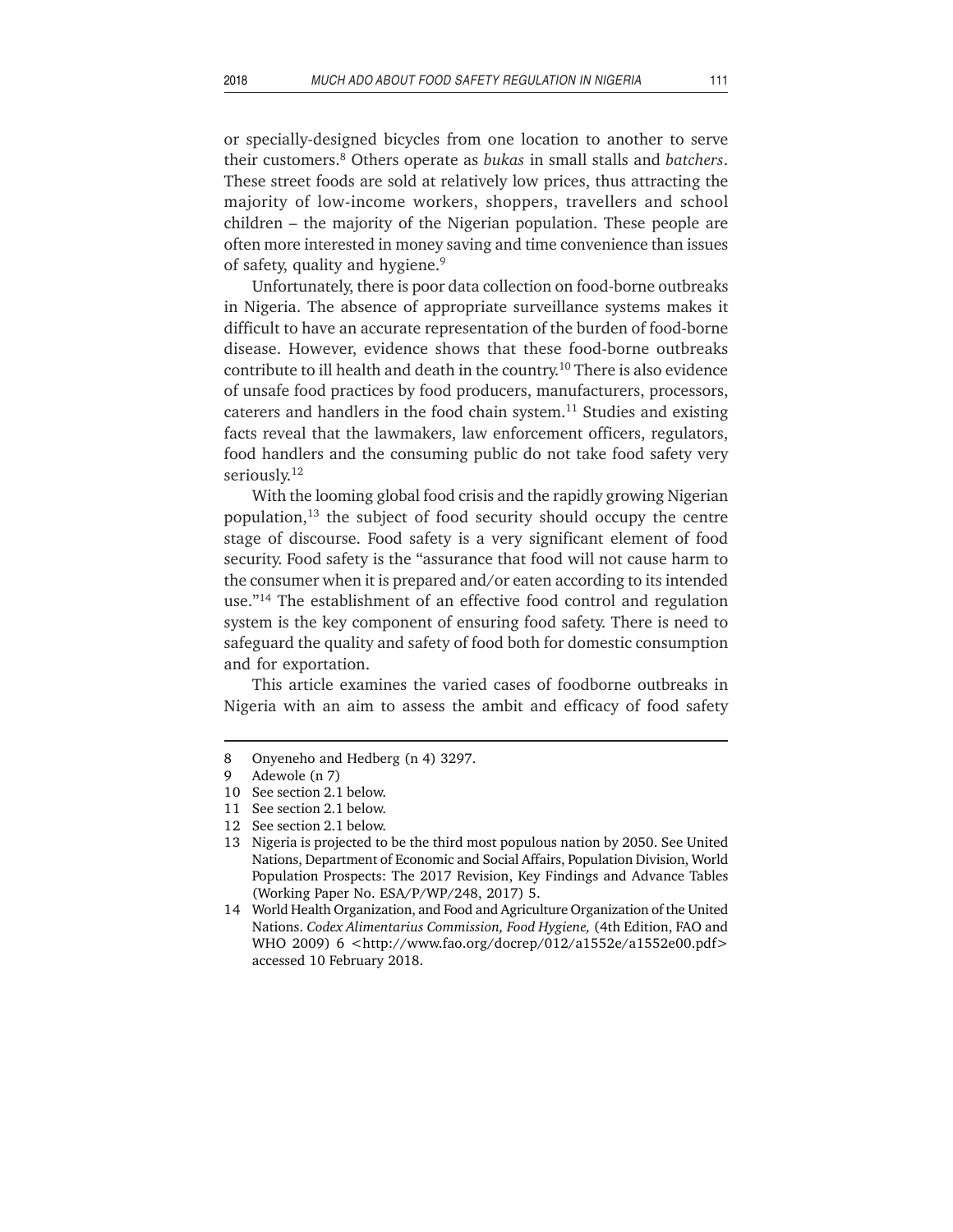regulation in the country. It aims to determine whether the present regulatory framework permits adequate regulation of the informal sector that serves the majority of the Nigerian consumers. Section 2 discusses the need for an effective food safety regime in Nigeria by recounting some of the foodborne outbreaks and analysing some of the effects of an ineffective food safety regime on the populace and the economy. Section 3 evaluates the current regulatory structure on food safety in Nigeria. It enumerates the legal framework, assesses the enforcement regimes and observes concerns for reforms. Section 4 examines issues requiring reforms while section 5 offers proposals on how to address practical and on-the-ground challenges to reform that may be encountered by the regulators. Section 6 is the conclusion.

## **2. THE NEED FOR EFFECTIVE FOOD SAFETY REGIMES IN NIGERIA**

Effective food safety regimes will entail the existence of comprehensive laws, coupled with an effective food control infrastructure and institutional capacities, to ensure compliance in providing consumer protection. Laws should adequately address the whole range of food safety concerns. Adequate infrastructure in terms of coordination, surveillance system and budgetary provisions ought to be appropriately convoked. Institutional capacities should be certified, with provisions for training and capacity building. This section seeks to emphasize the importance of effective food safety regimes by, first, recounting the several cases of food borne outbreaks in Nigeria. It goes on to bare different studies that show ignorance, negligence and neglect by the food handlers as well as inadequate regulation by the regulators. It concludes by analysing possible effects of the menace on the Nigerian populace and the economy.

### **2.1 Situation Analysis**

Foodborne diseases or illnesses result from ingestion of foodstuffs or drinks contaminated with microorganisms or chemicals.<sup>15</sup> Global incidence of foodborne diseases is rather alarming.<sup>16</sup> The Center for Disease

<sup>15</sup> WHO, "Foodborne diseases" World Health Day, 7 April 2015 <http:// www.who.int/topics/foodborne diseases/en/> accessed 10 February 2018.

<sup>16</sup> Godwin E. Ifenkwe, "Food Safety Regulations: Reducing the Risk of Foodborne Diseases in Rural Communities of Abia State, Nigeria" (2012) 2 *Agricultural Science Research Journals* 384, 385.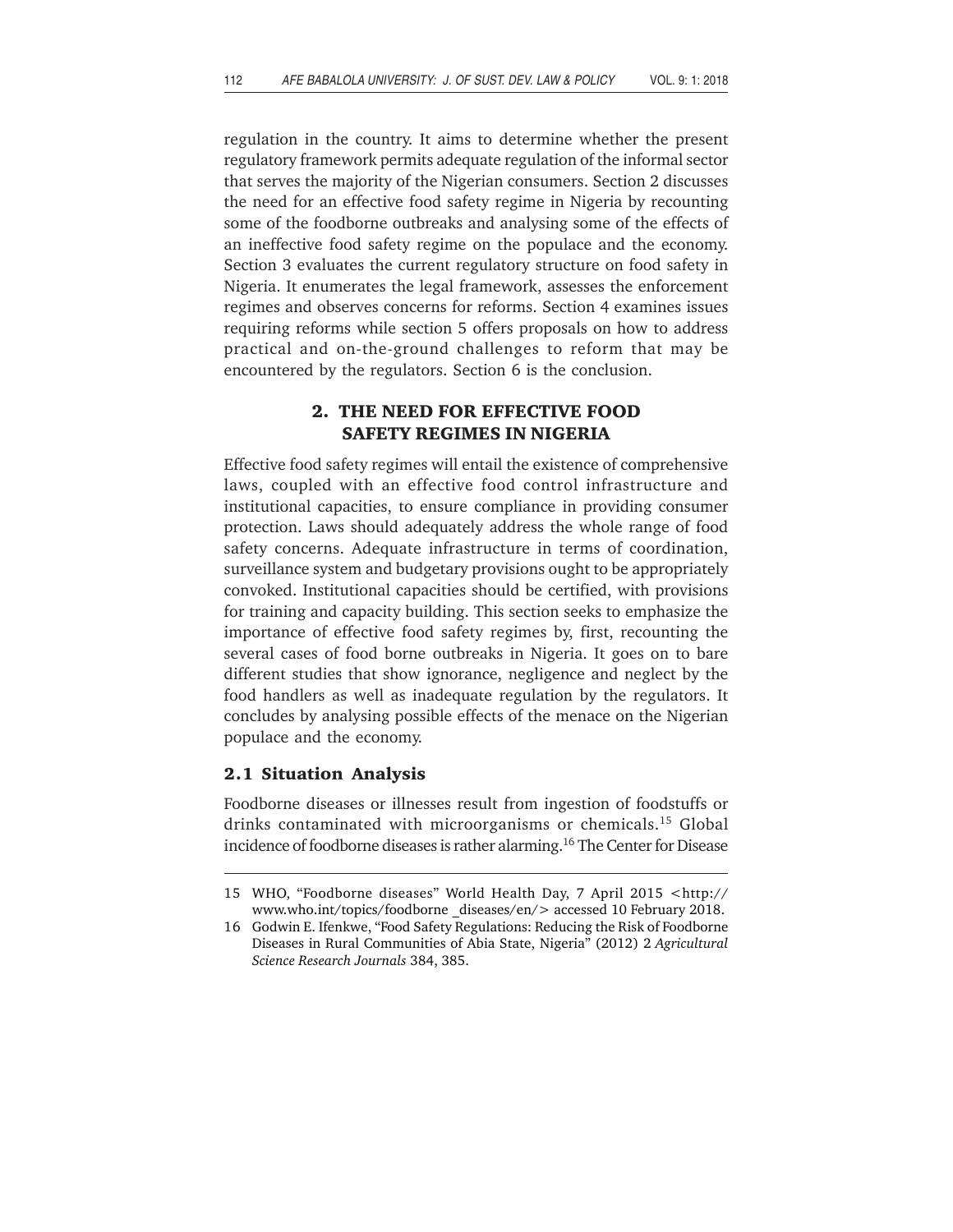Control and Prevention (CDCP) estimates an annual occurrence of 47.8 million and 2 million food-borne illnesses in the United States and United Kingdom, respectively.<sup>17</sup> It also reckons that in Australia, there are  $5.4$ million cases of foodborne illnesses annually, triggering 18,000 hospitalizations, 120 deaths, 21 million lost work days, 1.2 million doctor consultations and 300,000 prescriptions for antibiotics.18 It is improbable that Nigeria's food borne episodes have fared better than these figures, given that these are developed countries with higher standards of living, good water supplies, improved toilet management systems, wellstructured surveillance systems and more proactive governments.

Experts have argued, and rightly so, that underreporting and underestimation of incidence of foodborne diseases in developing countries will affect the kind of measures and strategies implemented to curb foodborne disease outbreaks.<sup>19</sup> The culture of self-prescription precludes cases from getting to the hospitals and being treated by physicians. Most symptoms of foodborne illnesses such as vomiting, diarrhoea and fever are considered common ailments and are often handled by purchase of self-prescribed medication.<sup>20</sup>

Notwithstanding the paucity of data on foodborne outbreaks in Nigeria, there have been documented cases of foodborne illness outbreaks. In Ibadan, Oyo State, an outbreak attributed to the consumption of improperly preserved sandwiches contaminated with the Salmonella virus resulted in the death of 20 people.<sup>21</sup> A study revealed that staphylococcal aureus infection was the leading cause of another food poison incident that happened in Ambrose Alli University and its environs.22 There was also an acute onset of gastrointestinal symptoms among people who had attended and eaten at a burial ceremony resulting to three deaths and 60 case patients. $23$ 

<sup>17</sup> Ibid.

<sup>18</sup> Ibid.

<sup>19</sup> Olumide A. Odeyemi, "Public Health Implications of Microbial Food Safety and Foodborne Diseases in Developing Countries" (2016) 60 *Food & Nutrition Research* 1.

<sup>20</sup> Onyeneho and Hedberg (n 4) 3298.

<sup>21</sup> Kayode Osagbemi, Ayoade Ahmad. Abdullahi, and Sunday Aderibigbe, "Knowledge, Attitude and Practice Concerning Food Poisoning among Residents of Okene Metropolis, Nigeria" (2010) 1 *Res. J. Soc. Sci*. 61, 61–64.

<sup>22</sup> V Oni, Osaretin Oni and Fred Esumeh, "Prevalence of Bacteria Food Poison from Vegetable Salads" (2009) 10 *The Internet Journal of Nutrition and Wellness* 2.

<sup>23</sup> Akinola A Fatiregun, Olowogboyega. Oyebade and L Oladokun, "Investigation of an Outbreak of Food Poisoning in a Resource-Limited Setting" (2010) 17 *Trop. J. Health Sci*. 1117.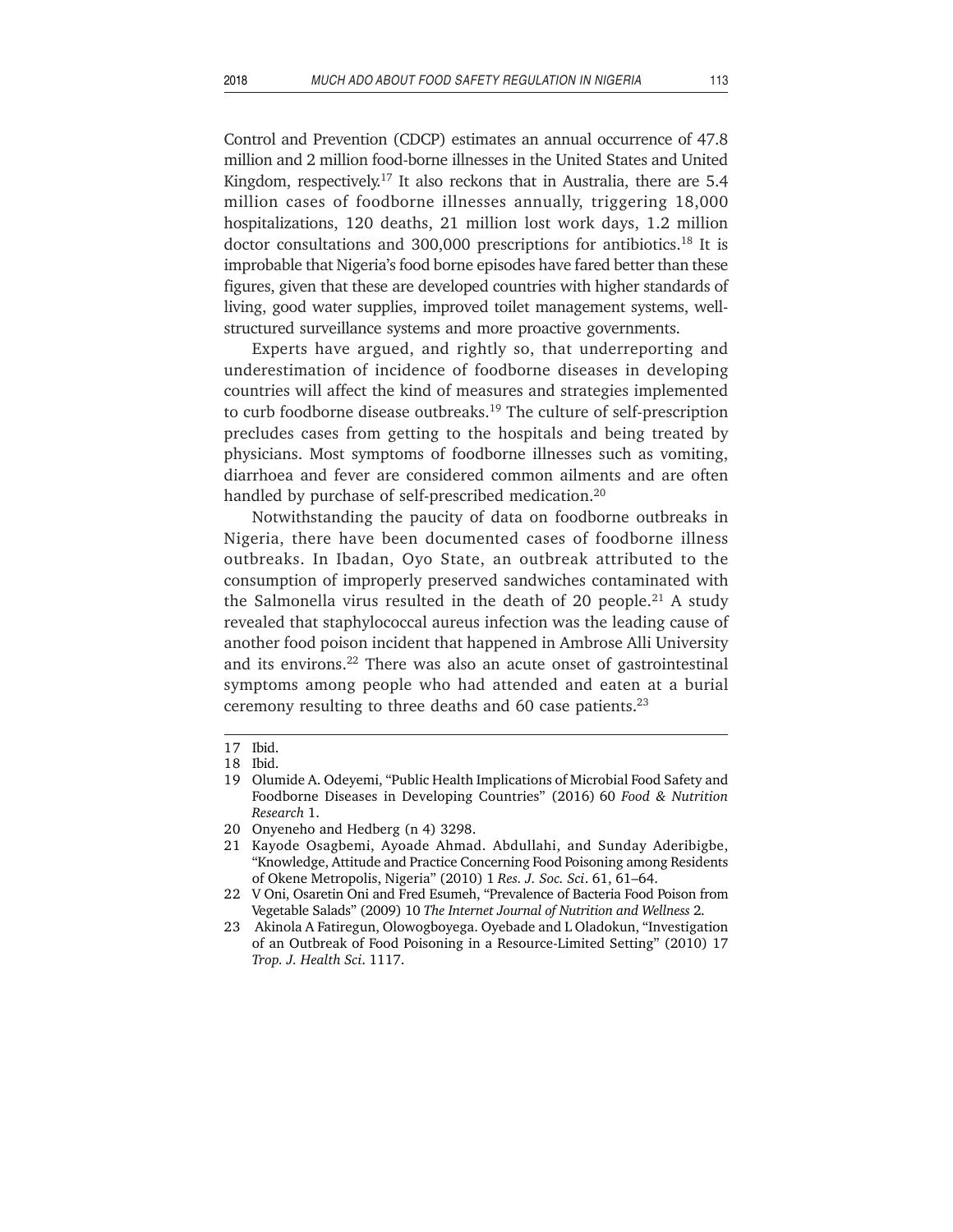In 2017, in a settlement predominantly inhabited by Fulani herdsmen, gastroenteritis, a diarrheic ailment triggered by zoonotic bacteria, was identified as the cause of 62 deaths in Yagba West, Kogi state.24 In 2015, there was a report of food poisoning caused by toxic metals in Zamfara State which resulted in the death of numerous infants and children.25 In Kano State, there was a case of food poisoning among three families due to yam flour consumption. Investigations revealed that the use of certain lethal preservatives for the processing of the yam flour might be responsible.26 Another food poisoning report attributed to yam flour consumption in five families in Ilorin, Kwara State of Nigeria was also reported.27

The rising cases of food poisoning in Nigeria have also been linked to the misuse and abuse of agrichemicals on agricultural products. Nigeria is one of the countries with the largest projected increases in antibiotics consumption for veterinary services.28 Studies have revealed antibiotic residues from penicillins, tetracyclines, streptomycin and erythromycin in meat from livestock and poultry, some having values higher than the World Health Organisation (WHO) recommended tolerance levels,<sup>29</sup> with heavy concentrations found in the internal organs.30 Pesticides are an important part of food production. They are used to shield crops and livestock from various pests and diseases and

25 Pepple (n 3) 2.

<sup>24</sup> Olatunji Ololade, "Dangerous Meat, Toxic Waters 3: Nigerians Die From 'Food Poisoning" The Nation (26 August 2017) <http://thenationonlineng.net/ dangerous-meat-toxic-waters-3-nigerians-die-food-poisoning/> accessed 15 October 2017.

<sup>26</sup> Olanrewaju T. Adedoyin, Ayodele O. Ojuawo, Omotayo O. Adesiyun, Femi Mark, Emmanuel Anigilaje, "Poisoning Due to Yam Flour Consumption in Five Families in Ilorin, Central Nigeria" (2008) 27 *West Afr. Med. J.* 41, 41–43.

<sup>27</sup> Solomon I. Adeleke, "Food Poisoning Due to Yam Flour Consumption in Kano (Northwest) Nigeria" (2009) 8 *Online J. Health Allied Scs*. 10.

<sup>28</sup> Susan Macmillan, "New Publication Warns of Rising Use of Antibiotics and Other Antimicrobial Drugs in Farm Animals", *ILRI Clippings*, News about livestock and development (2015) 11 <http://clippings.ilri.org/2015/03/30/ new-publication-warns-of-rising-use-of-antibiotics-and-other-antimicrobial-drugs-infarm-animals/> accessed 4 July 2016.

<sup>29</sup> Morenike, A. Dipeolu, D.O. Alonge, "Residues of Streptomycin Antibiotic in Meat Sold for Human Consumption in Some States of SW Nigeria" (2002) 51 *Núm Archivos de zootecnia* 477, 477-480.

<sup>30</sup> Ibid; See also Folasade Tolulope Ogunsola, "Apocalypse Now: A Call for a Coordinated National Response to Antibiotic Resistance" (Lecture delivered at the 7th Prof. Adesanya Ige Grillo Memorial Lecture at Obafemi Awolowo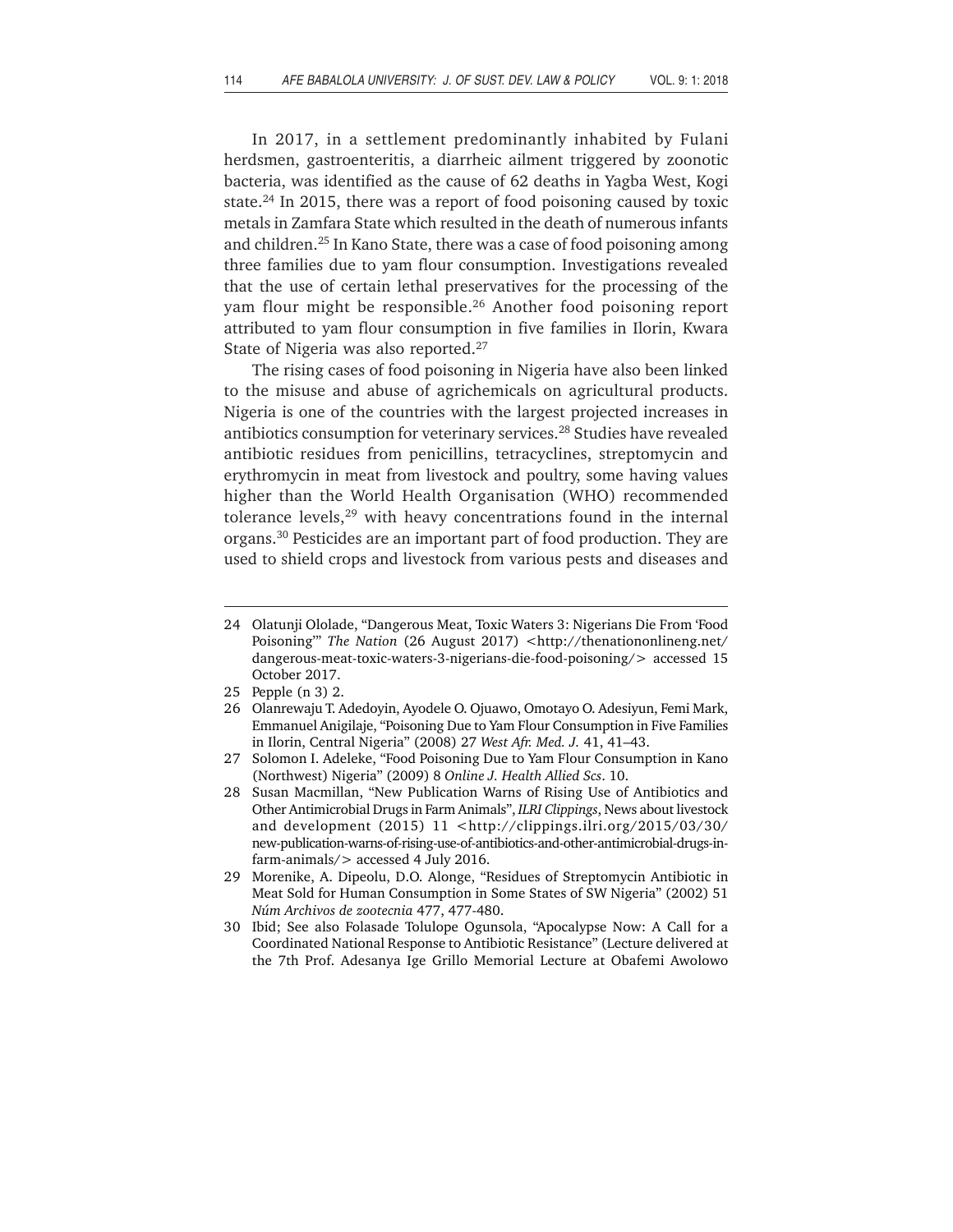in fishing. They are also applied to stored products such as beans and grains or to vegetables such as carrots and cabbages to control insect infestation.31 However, as a result of poor cultivation and handling practices of some agricultural produce, the international market has had cause to reject Nigerian products due to pesticide residue.<sup>32</sup>

In addition, there have been allegations of food poisoning due to the chemicals used for food storage.<sup>33</sup> For instance, in one incident in Rivers State, 112 people were reported to have been hospitalized after eating beans preserved with pesticides.<sup>34</sup> Similarly, 120 students of a secondary school in Doma, Gombe State, allegedly became sick after eating food items contaminated by pesticides.<sup>35</sup> There have also been allegations of carbide,<sup>36</sup> balms and other insecticides used by fruit sellers in Nigeria to quicken the ripening of fruits.37

Studies on the personal and organizational hygiene of food handlers and their knowledge of good food safety practices have also revealed that much work persists in ensuring food safety in Nigeria. A study conducted in Owerri, Imo State, to establish the knowledge of food

- 31 Jane Omojokun, "Regulation and Enforcement of Legislation on Food Safety in Nigeria" in Hussaini Makun (Ed.) *Mycotoxin and Food Safety in Developing Countries* (InTechOpen, 2013).
- 32 Federal Ministry of Health of Nigeria, "National Policy on Food Safety and Its Implementation Strategy", Abuja (2014) 12. <http://extwprlegs1.fao.org/ docs/pdf/nig151436.pdf> accessed 19 March 2018.
- 33 Ahmed D Agbo, "IITA Holds Seminar on Nonchemical Grain Storage Bags" *Daily Trust* (23 September, 2015) <https://www.dailytrust.com.ng/news/ agriculture/iita-holds-seminar-on-nonchemical-grain-storage-bags/ 112160.html> accessed 12 October, 2017,
- 34 J.A. Adegbola, Eunice I Bamishaiye, and Folorunsho Olayemi, "Merchants' Attitude towards the Use, and Ban of the Pesticide Gammalin in Dawanau International Grain Market, Kano, Nigeria" (2011) 2 Advances in Bioresearch 47, 47.
- 35 Ibid.
- 36 "We Only Use Carbide To Ripen Fruits Association" *Vanguard Newspaper* (23 May, 2017). <http://www.vanguardngr.com/2017/05/use-carbide-ripenfruits-association/> accessed 16 October, 2017.
- 37 Jola Sotubo, "Fruit sellers are ripening mangoes, bananas with insecticide, balm" *Pulse Nigeria* (17 May 2017) <http://pulse.ng/health/health-warning-fruitsellers-are-ripening-mangoes-bananas-with-insecticide-balm-id6694314.html? ajax=true> accessed 16 October 2017.

University, Ile-Ife, Nigeria on 30th May, 2014) <http://chs.oauife.edu.ng/sites/ default/files/7th%20Late%20Prof.%20T.A.I%20Grillo%2C%202014.pdf> accessed 19 March 2018.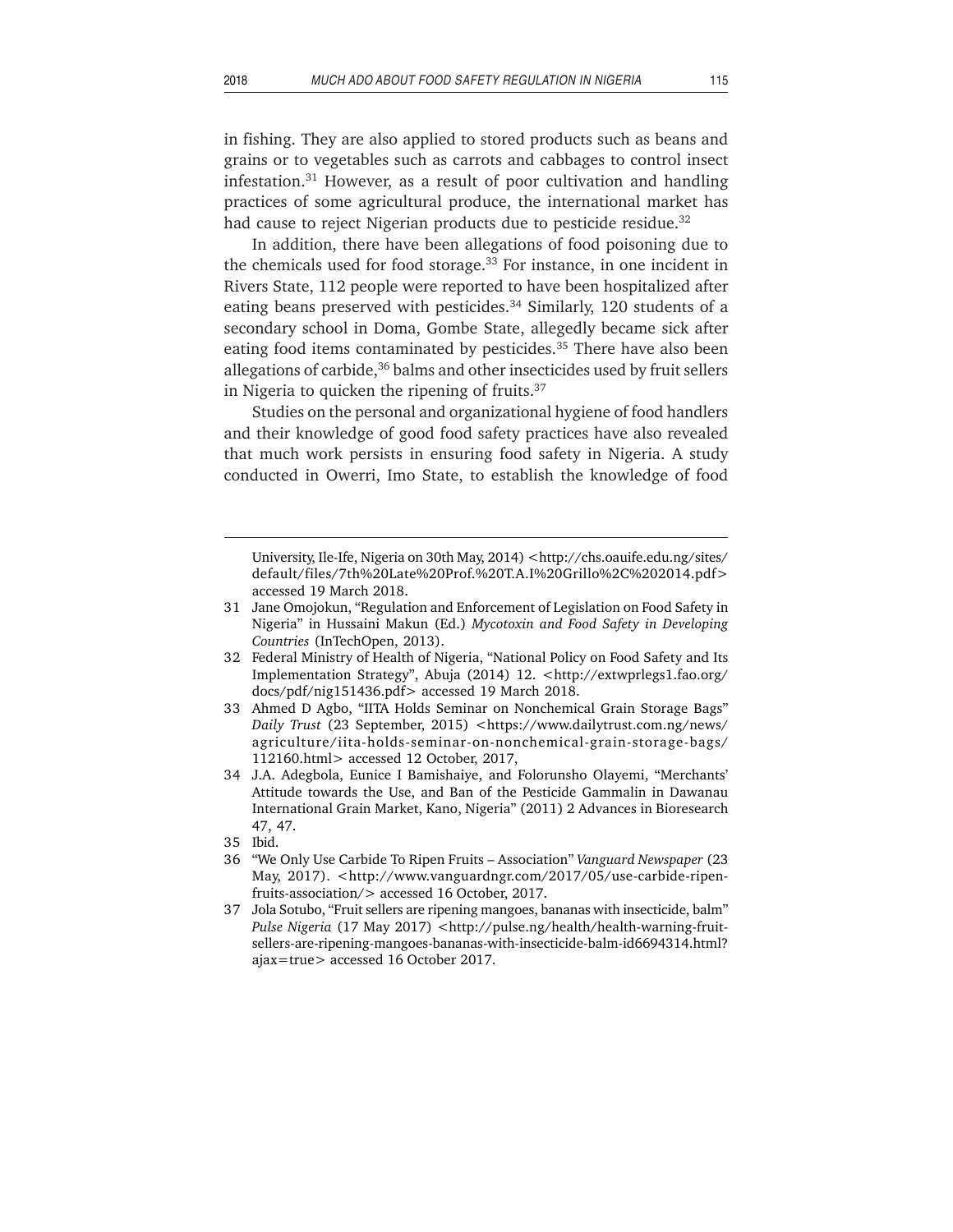safety protocols by food handlers of different categories of restaurants,<sup>38</sup> indicated a general lack of knowledge of the pathogens and food safety practices usually associated with foodborne disease outbreaks, especially in tropical environment.<sup>39</sup> A great percentage of the respondents did not know that allowing a sick person to cook food exposes others to risk and could lead to foodborne illness.40 Another study of food vendors in Garki, Abuja, to assess their knowledge of food safety, contamination, poisoning and control measures revealed the lack of knowledge on safety and hygiene practices among food vendors (owners and staff).<sup>41</sup>

A study in the eastern part of Nigeria observed unsanitary conditions in the display of food.<sup>42</sup> Butchers displayed their meats on tables without covering them. Meat sellers and customers constantly touched the meat with bare, unwashed hands and flies were a common sight. This practice has the potential to contribute to the microbial load of the meat. The hot and humid tropical environment of Nigeria is ideal for bacterial and fungal growth.<sup>43</sup> Consequently, the high prevalence rate of leptospirosis, a zoonotic disease, from the blood samples of abattoir workers in Abuja, Benue, Plateau and Nassarawa States in another study, is a cause for worry, given the unsanitary manner in which meats are displayed.<sup>44</sup> A recent, anonymous post on the social media indeed encouraged consumers not to buy meat that did not attract flies as that was indicative of another problem – the use of lethal substances in the preservation of the meat! In like manner, Nigerians woke up one morning to see newspaper reports and large photos of people exhuming truckloads of chickens that were considered unfit for human consumption and thus buried by the Customs Service.

Another study in the Federal Capital Territory found a high prevalence of intestinal parasites and bacteria in the stools of the food-

39 Onyeneho and Hedberg (n 4) 3304.

<sup>38</sup> Class A -restaurants in major hotels; Class B–school cafeterias; Class C–regular/ fast food type; and Class D–"*bukas*" or "*bukaterias*" (food kiosks, roadside food sellers and itinerant food sellers or food hawkers).

<sup>40</sup> Ibid.

<sup>41</sup> Pepple (n 3).

<sup>42</sup> John E. Ehiri, Marcel C. Azubuike, Collins N. Ubbaonu, Ebere C. Anyanwu, Michael O. Ogbonna, "Critical Control Points of Complementary Food Preparation and Handling in Eastern Nigeria" (2001) 75 Bull. World Health Organ. 423. 43 Ibid.

<sup>44</sup> Ololade (n 24).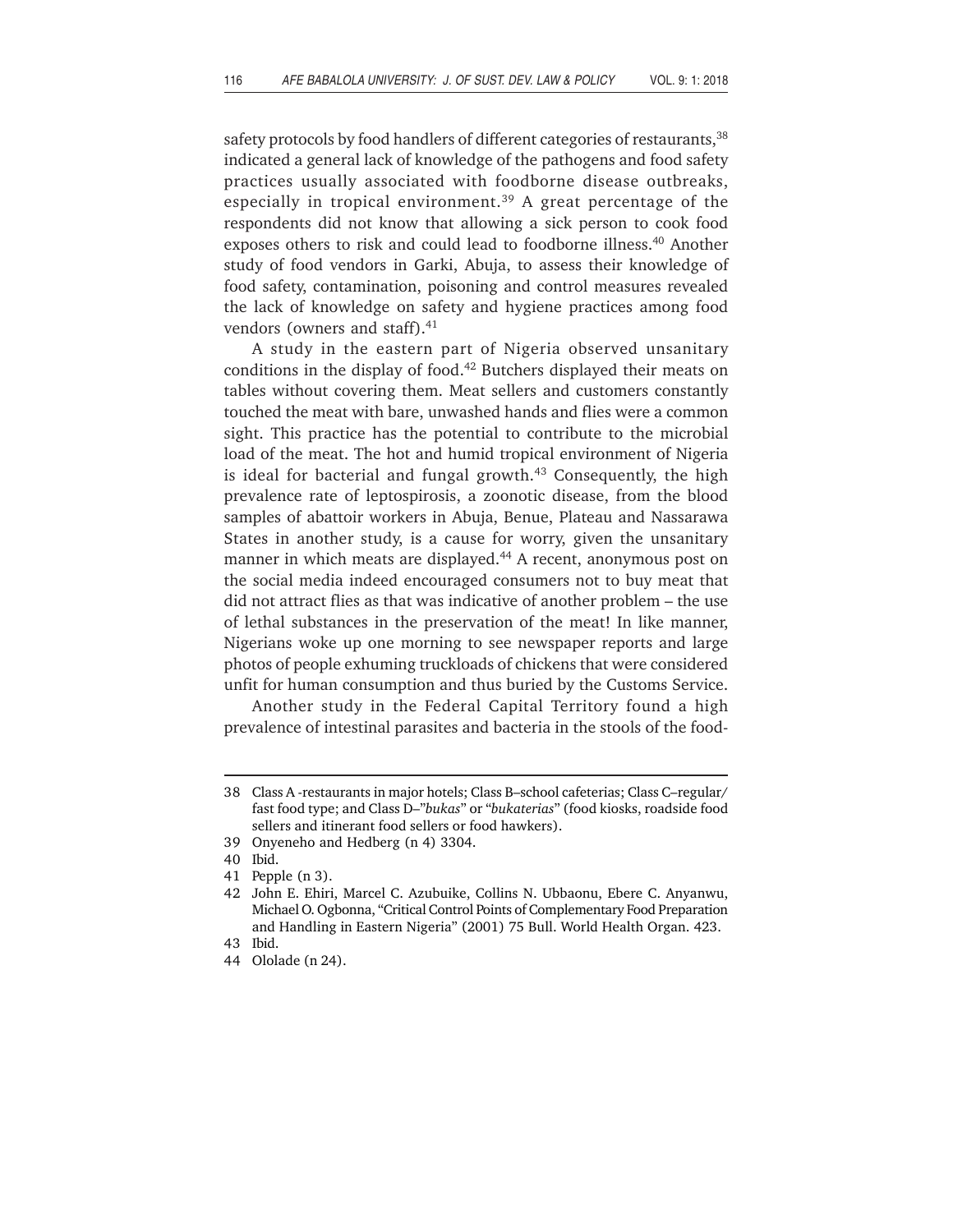handlers. It went on to conclude that food establishments should screen and treat staff with active illness, and regularly train them on good personal and workplace hygiene practices as food-handlers with poor personal hygiene working in food-serving establishments could be potential sources of infections of many intestinal helminths, protozoa, and entero-pathogenic bacteria.45

Unsafe water used for the cleaning and processing of food and poor food-production processes also contribute to a high risk environment.46 According to the WHO, one of the key principles of food safety is the use of safe water and raw materials for food preparation. A study in Are-Ekiti rural community in Ekiti State observed that despite increases in the incidence of Lassa fever and its increased awareness, some respondents still sun dry as a method of preserving their food.47 It concluded that the method of waste disposal and source of drinking water pose a threat to the health of the community residents, as there were indiscriminate wastes and bad food preserving methods. Refuse dumps constitute a habitat for vector and other nuisance organisms capable of transmitting or causing diseases such as typhoid, infantile diarrhoea and cholera in humans.48

## **2.2 Consequences of an Ineffective Food Safety Regime**

Foodborne diseases pose more risk than vector-borne diseases.<sup>49</sup> It is a public health problem that strains the healthcare system. The cost of illnesses associated with foodborne in the country was estimated at US\$3.6 billion per annum and the cost of beef-borne diarrhoea from

<sup>45</sup> Chigozie O. Ifeadike O. C. Ironkwe, Prosper O. Adogu, Chinomnso C. Nnebue, Obiageli F. Emelumadu, Achunam Nwabueze, Chika F. Ubajaka, "Prevalence and Pattern of Bacteria and Intestinal Parasites among Food Handlers in the Federal Capital Territory of Nigeria" (2012) 53 *Niger Med J* 166.

<sup>46</sup> World Health Organization, "WHO Estimates of the Global Burden of Foodborne Diseases; Foodborne Disease Burden Epidemiology Reference Group 2007- 2015", (2015) 3. <http://apps.who.int/iris/bitstream/10665/199350/1/ 9789241565165\_eng.pdf?ua=1> accessed 12 October, 2017.

<sup>47</sup> Ayodeji A. Fasoro, Charles O. Faeji, O. I. Oni, T. Oluwadare, "Assessment of Food Safety Practices in a Rural Community in Southwest Nigeria" (2016) 6 *Food and Public Health* 59.

<sup>48</sup> Ibid.

<sup>49</sup> Ifenkwe (n 16) 385.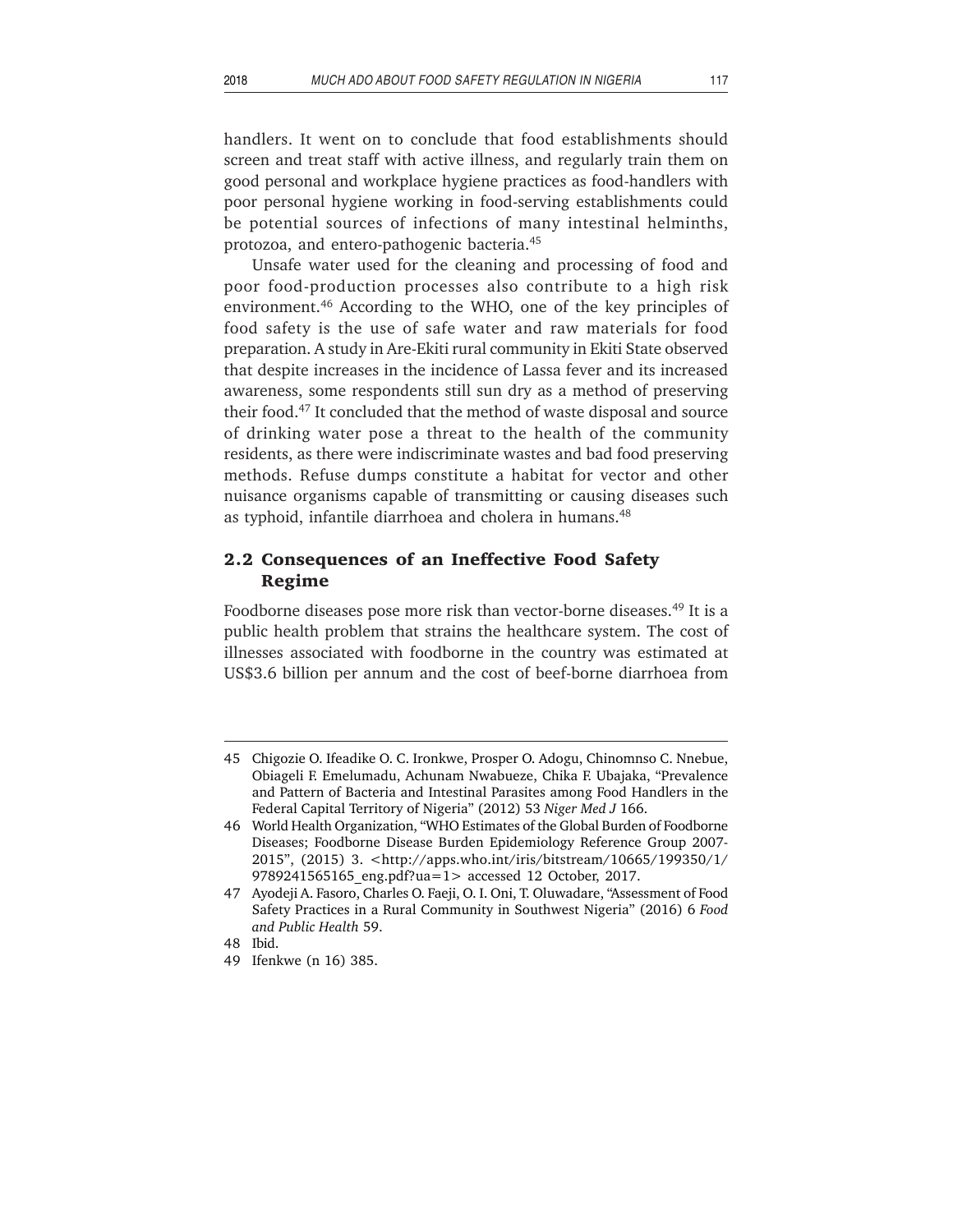treatment and lost income was US\$854 million per year, as at 2011.<sup>50</sup> Ineffective food safety regime also has social implications as it affects consumer confidence. This, in turn, affects international trade as Nigerian products have been rejected at the international market. Foodborne diseases impede socioeconomic development by affecting the work force, productivity and economic growth.51

Effective food safety regime will not only protect the health of the consumers, ensure a healthy work force, improve productivity, strengthen the economy and increase food exports but it will also contribute significantly to the realization of Sustainable Development Goals (SDGs) 1, 2, 3, 4, 6, 8, 10, 11, 12, 15, 16 and 17.<sup>52</sup>

# **3. REGULATORY FRAMEWORK ON FOOD SAFETY IN NIGERIA**

The food industry in Nigeria has been transformed to a regulated industry.53 Nigeria currently operates a multiple agency Food Safety Control System which is mostly sectorial.<sup>54</sup> Enactment and implementation of food safety legislations are also fragmented between the three tiers of government: federal, state and local government area councils. At the federal level are the Federal Government Ministries of Health, Environment, Agriculture, Science and Technology, as well as Trade and Investment; with their Agencies – including the National Agency for Food Drug Administration and Control (NAFDAC); Standards Organization of Nigeria (SON); Consumer Protection Council;

<sup>50</sup> ILRI, "Assessment of risks to human health associated with meat from different value chains in Nigeria: Using the example of the beef value chain. Nigeria Integrated Animal and Human Health Management Project" Draft Report, Nairobi, Kenya (ILRI 2011) <https://cgspace.cgiar.org/handle/10568/ 10251> accessed 16 October 2017.

<sup>51</sup> Food Safety- Fact Sheet (n 1).

<sup>52</sup> UNDP Nigeria, 2030 Agenda for Sustainable Development, Sustainable Development Goals, <www.ng.undp.org/content/nigeria/en/home/post-2015/sdg-overview.html> accessed 20 June 2017.

<sup>53 &</sup>quot;Communique of NIALS Roundtable on Food and Drug Law", 8th March, 2012, para 32 <www.nials-nigeria.org/round\_tables/ROUNDTABLE%20ON%20 FOOD%20AND%20DRUG%20LAW.pdf.> accessed 12 May 2017.

<sup>54</sup> Yetunde Oni, "National and International Food Safety Governance: Nigerian Perspective", Presentation by AG DG (NAFDAC) at the 1st Nigerian Food Safety & Investment Forum, 7-8 February, 2017 <http://fsif.nqi-nigeria.org/docs/ d1/NAFDAC.pdf> accessed 13 June 2017.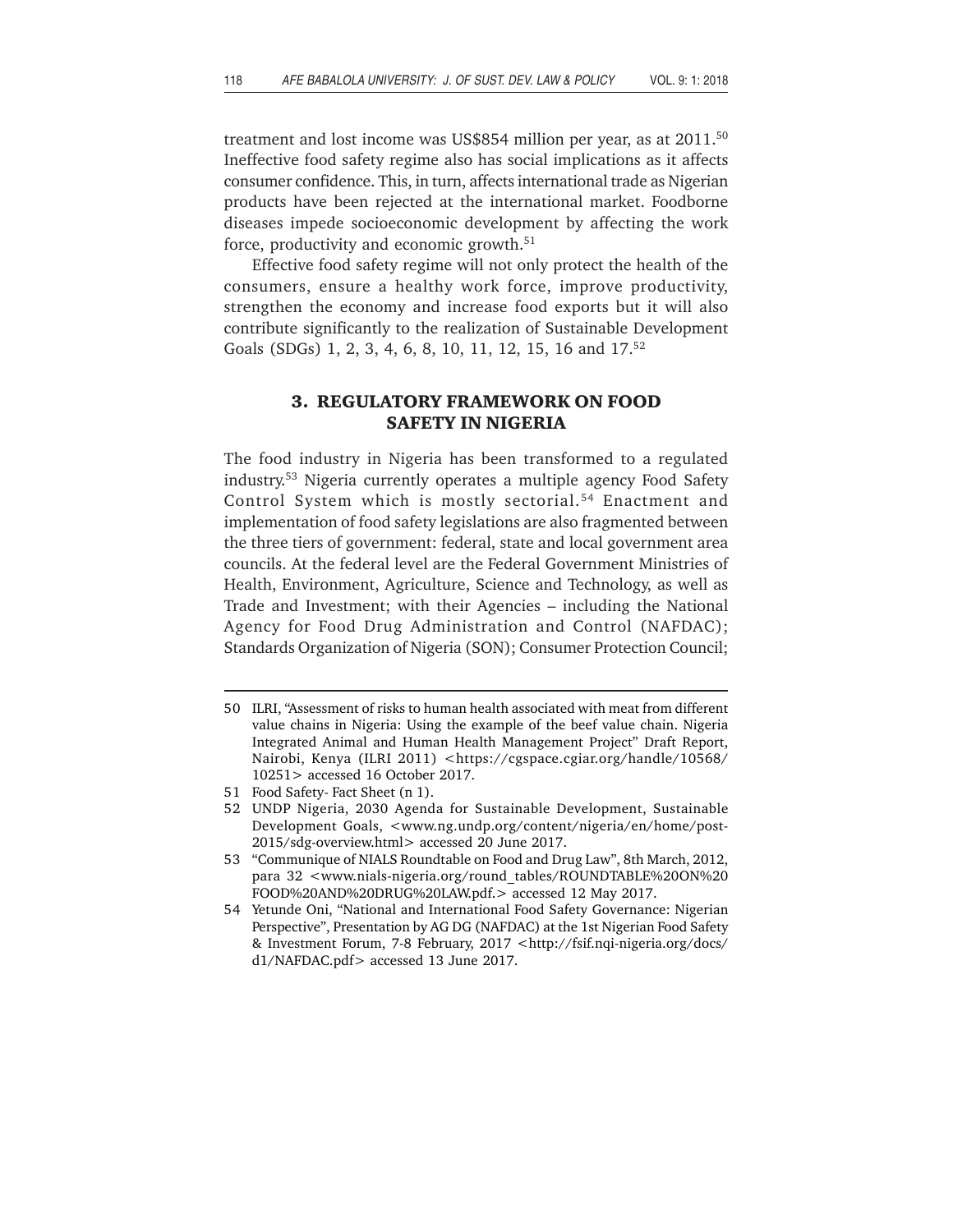Nigeria Customs Service; National Biotechnology Development Agency (NABDA); Nigerian Institute of Food Science and Technology (NIFST); National Agricultural Seeds Council; and the National Biosafety Management Agency. The Federal Ministry of Environment has a role to play in the control of environmental food contaminants, persistent organic pollutants, environmental pollution, waste disposal, etc. The Federal Ministry of Trade and Investment is the notification authority on World Trade Organization (WTO) Sanitary and Phytosanitary rules in Nigeria and, therefore, has a role to play in international trade in safe food. The Federal Ministry of Health, with its agency NAFDAC, has a significant role in the food safety regime.

The states have the State Ministries of Health and Agriculture as well Local Government Departments of Health and Agriculture at the local government level. The Local Government Areas are usually responsible for street-vended foods, *bukaterias*, catering establishments, local abattoirs and traditional markets.<sup>55</sup> The role of the private sector in effectively regulating and ensuring food safety must also be recognized. International Development Partners and Non-Governmental Organizations (NGOs) play a key role in training and capacity building. Universities and Research Institutes help shed light on the issues by conducting researches and producing policy briefs on food safety and providing scientific basis for policy development and programme design. Professional bodies and associations as well consumer associations equally engage in industry guidelines, workshops as well as in self-regulatory regimes.

Several legislative provisions have been enacted in response to food safety challenges.<sup>56</sup> The NAFDAC Act<sup>57</sup> is an important legislation

<sup>55</sup> Omojokin (n 31) 257-58.

<sup>56</sup> Some of these legislative provisions include Laws of the Federation of Nigeria, Public Health Ordinance, Cap 165 of 1958; The Standards Organization of Nigeria Decree No 56 of 1971; The Food and Drugs Decree No 35 of 1974; The Animal Disease Control Decree No 10 of 1988; The Marketing of Breast Milk Substitute Decree No 41 of 1990; Food and Drugs Act, (Cap 150) of 1990, Sea Fisheries Act No. 71 of 1992; National Agricultural Seeds Act 1992; The Public Health Laws (1917) now known as Public Health Ordinance Cap 164 of 1958; The Food and Drugs Decree, No. 35 of 1974; The Standards Organization of Nigeria Decree, No. 56 of 1971; The Animal Disease Control Decree, No. 10 of 1988; The Marketing of Breast Milk substitute Decree, No. 41 of 1990. The National Agency for Food and Drugs Administration and Control (NAFDAC) Decree No. 15 of 1993, Hygienic Code of Practice for handlers by NAFDAC; Regulation C/REG.4/05/2008 on Harmonization of the Rules Governing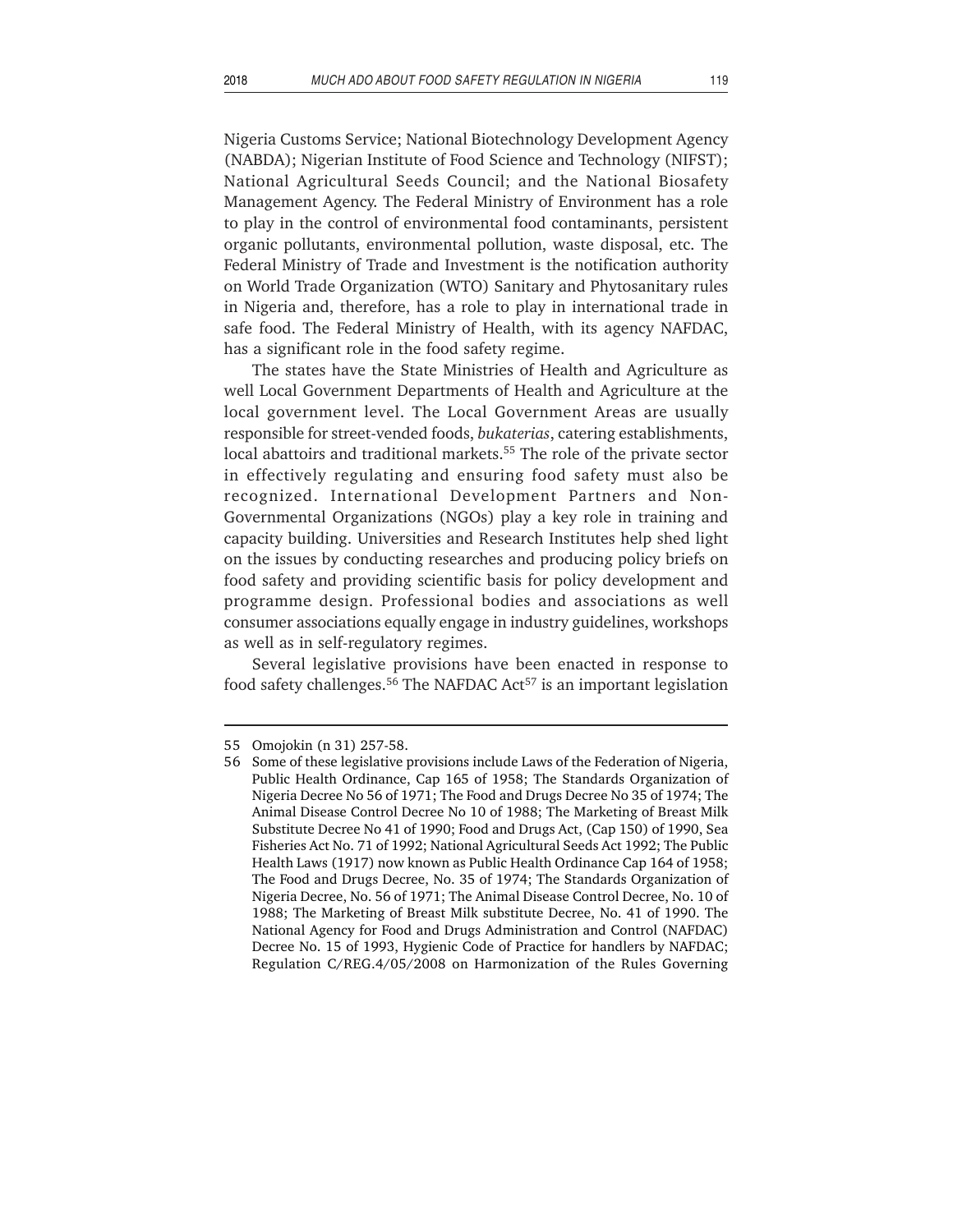on food safety. By the provisions of Sections 5 and 30 of the NAFDAC Act, the Agency came up with food-related regulations on Food Irradiation, Additives, Food Marketing of Infant and Young Children, Fortification Regulations, Cocoa Products Regulations, Milk and Dairy Products regulations, Pre-packaged Food (Labelling) Regulations, Pesticide Registration Regulations, etc.

The Food and Drugs Act<sup>58</sup> (FDA), another important legislation, prohibits under Section (1a) the sale, importation, manufacture or storage of any article of food, which has in it or upon it any poisonous or harmful substance not being a food additive or contaminant of a type and within the level permitted by regulations made under this Act. This section needs to be amended as the allowance of "poisonous or harmful substance that is a food additive or contaminant within the level permitted by the regulations" made under the Act needs more qualification. With constant innovation and research in science, substances not hitherto identified as very harmful and dangerous are suddenly discovered to be so. For example, the Red dye #3 (also Red  $#40 - a$  more current dye) (E124) was found to be harmful and was banned in 1990 after eight years of debate on its use in the food industry. The dye has been proven to cause thyroid cancer and chromosomal damage in laboratory animals and may also interfere with brain-nerve transmission.59

Therefore, permitted levels are constantly changing, and a more holistic and proactive approach to prevention of harmful food under this section should be envisaged. The decision of the Lagos State High

Quality Control, Certification and Marketing of Plant Seeds and Seedlings in the ECOWAS Region (ECOWAS Regulation); Regulation on the harmonization of rules pertaining to the safety of foods of animal and plant origin within the ECOWAS region, 2011; Laws of the Federation of Nigeria, The National Biosafety Management Agency Act, 2015, Laws of the Federation of Nigeria, Agriculture (Control of Importation) Act. CAP. A 13 L.F.N. 2004, Laws of the Federation of Nigeria, Agricultural and Rural Management Training Institute CAP. A 10 L.F.N. 2004, Laws of the Federation of Nigeria, Food, drugs and related products (registration, etc.) Act cap. F32 L.F.N. 2004.

<sup>57</sup> Law of the Federation of Nigeria, CAP N1, L.F.N, 2004.

<sup>58 1</sup> Law of the Federation of Nigeria, Food and Drugs Act 1999, CAP. F32 L.F.N. 2004. <http://lawsofnigeria.placng.org/laws/F32.pdf> accessed 8 February 2018.

<sup>59</sup> Joseph Mercola, "Top 10 Food Additives to Avoid", Food Matters (23 November 2010) www.foodmatters.com/article/top-10-food-additives-to-avoid accessed 30 April 2018.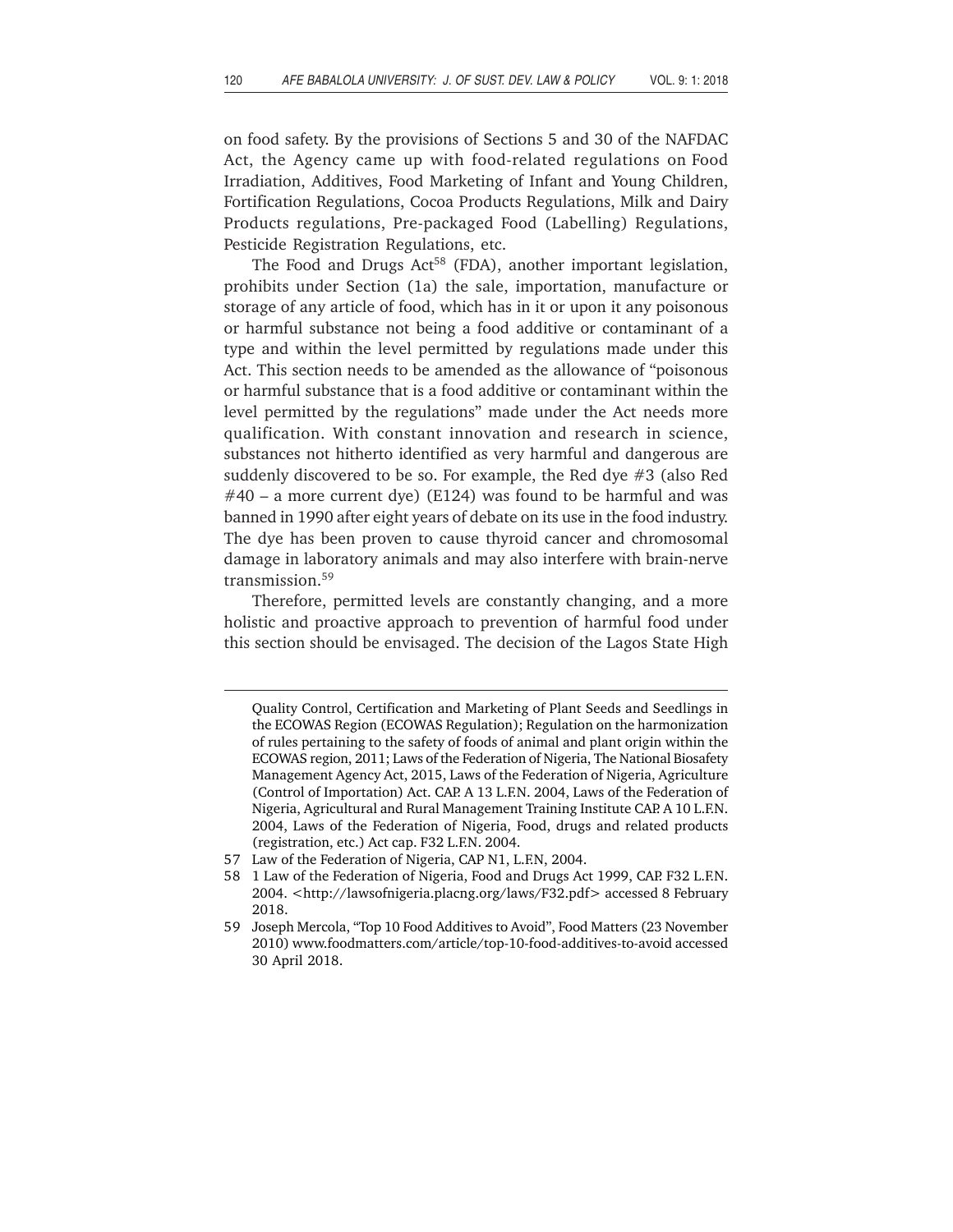Court in the case *Fijabi Adebo Holdings Limited & Anor v. Nigerian Bottling Company Plc & Anor*, that Fanta and Sprite contain excessive levels of benzoic acid and sunset additives which make them unsafe for human consumption, is commendable and reveals the use of excessive and unpermitted levels in the Nigerian food industry, even by the formal sector.<sup>60</sup>

In the same vein, Section 6 of the FDA provides that "no person shall under unsanitary conditions manufacture, prepare, preserve, package or store for the purpose of selling, any food…" while Section 17 (1) provides the punishment for contravening the rules as "not less than fifty thousand naira or imprisonment for a term not exceeding two years or to both such fine and imprisonment." While this provision is commendable and wide enough to accommodate most cases of unsanitary conditions, the word "unsanitary" is not defined in the Act. *Insanitary*, a synonym of *unsanitary,* was however defined in Section 21 to mean "such conditions or circumstances as might contaminate any food, drug or cosmetic with dirt or filth or render it injurious to health." This leaves prosecution under that section difficult as the interpretation of unsanitary will be relative to the level of hygiene of the interpreter.

Given this discretion, it would have been better to empower the Minister explicitly, under Section 16 of the Act, to make regulations on sanitary requirements and environment for food handling and preparation. Such a regulation would offer a guide as to what will constitute an unsanitary condition. For example, it could stipulate the minimum distance between a food preparation point and toilet facilities, refuse dumps or chemical stores. It could also stipulate the minimum quantity (litres) of water that should be found around any food preparation point. Article 14 (3) of the European Union Regulation on Food safety, $61$  is an example of such explicit description as it described

<sup>60</sup> George Etomi & Partners, "Fijabi Adebo Holdings Limited & Dr. Emmanuel Fijabi Adebo Vs. Nigeria Bottling Company Plc & National Agency for Food and Drug Administration and Control (NAFDAC)" LD/13/2008 Judgement, delivered on 15 February 2017, *Lexology* (Nigeria, 18 May 2017). <https:// www.lexology.com/library/detail.aspx?g=22171143-1f49-49fe-8a07- 71a3753ba080> accessed 16 June 2018; Admin, "Food safety in Nigeria: The law and preventing the next Fanta/Sprite food scandal" *The Daily Times* (Lagos, 12 February, 2018 <https://dailytimes.ng/food-safety-nigeria-law-preventingnext-fanta-sprite-food-scandal/> accessed 30 April 2018.

<sup>61</sup> European Parliament and of the Council Regulation (EC) 178/2002 on general principles and requirements of food law, establishing the European Food Safety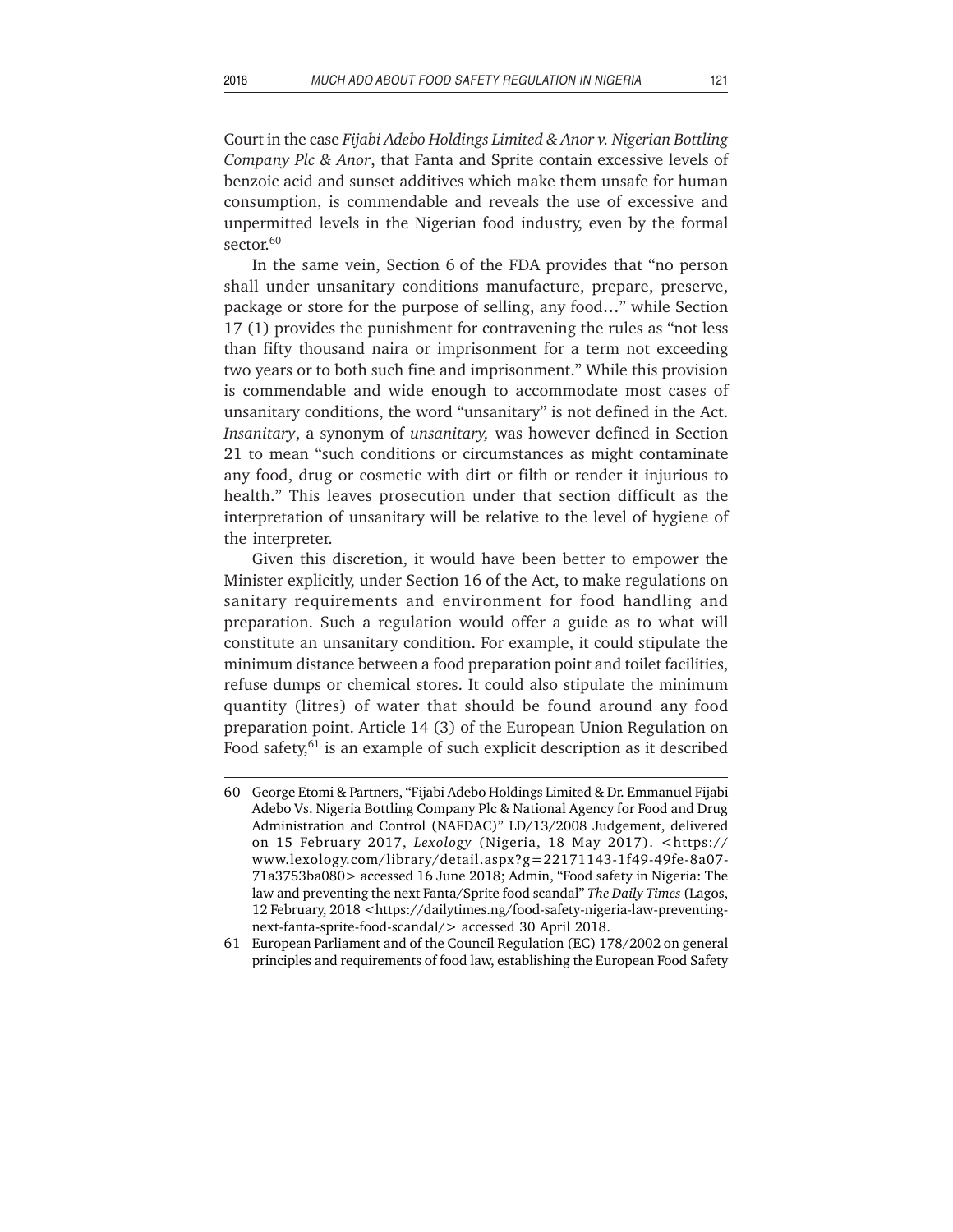certain circumstances that will assist in determining where food will be ascertained as unsafe.

It is correct that the mere stipulation of these provisions in the Act or in a regulation will not automatically translate to observing more sanitary condition, but they are good guides and indicators on sanitary conditions. It remains unfortunate that enforcement and prosecutions under this Act are seldom carried out.<sup>62</sup> This could be attributed to negligence and neglect by the regulating authorities. The question of corruption will also not be ruled out, as regulators have been accused of collecting bribes and turning a blind eye.<sup>63</sup>

In addition, there are no provisions under the NAFDAC Act and the FDA or any regulations by NAFDAC on traceability requirements for food business operators and food handlers. It is necessary, as provided under Article 18 of the European Union Regulation on food safety,<sup>64</sup> that food business owners and handlers should be able to identify any person from whom they have been supplied any food substance and to whom they have also sold to. They should have systems and procedures that allow this information to be made available to competent authorities on demand. It is important to note here that traceability does not make food safe but acts as a risk control tool to be used in curbing a food safety problem.<sup>65</sup>

There are also state laws on sanitation in most states in Nigeria, especially as regards cleaning abattoirs and the general environment. These laws come in different forms, such as State Environmental Protection Laws, State Environmental Sanitation Authority Laws, State Rural Water & Sanitation Agency Laws, State Waste Management Laws, Environmental & Waste Management Laws, State Rural Water Supply

Authority and laying down procedures in matters of food safety [2002]L31/ 1<www.reachteam.eu/english/REACH-ME/engine/sources/regulations/ launch-178-2002-EC.html> accessed 29 April 2018.

<sup>62 &</sup>lt;www.vanguardngr.com/2015/04/food-safety-how-safe-is-food-in-nigeria/> accessed 30 April 2018.

<sup>63</sup> Admin, "Food Safety: Politicking Policies" *The National Daily*, (31 March 2016) <https://nationaldailyng.com/11787-2/> accessed 1 May 2018.

<sup>64</sup> Regulation (EC) 178/2002 (n 61).

<sup>65</sup> EC Guidance, "EC General Food Law Regulation 178/2002: Guidance Notes on the Food Safety (Northern Ireland) Order 1991 (Amendment) Regulations (Northern Ireland) 2004 and the General Food Regulations (Northern Ireland) 2004<www.food.gov.uk/sites/default/files/media/document/fsogfrni 2004.pdf> accessed 29 April 2018.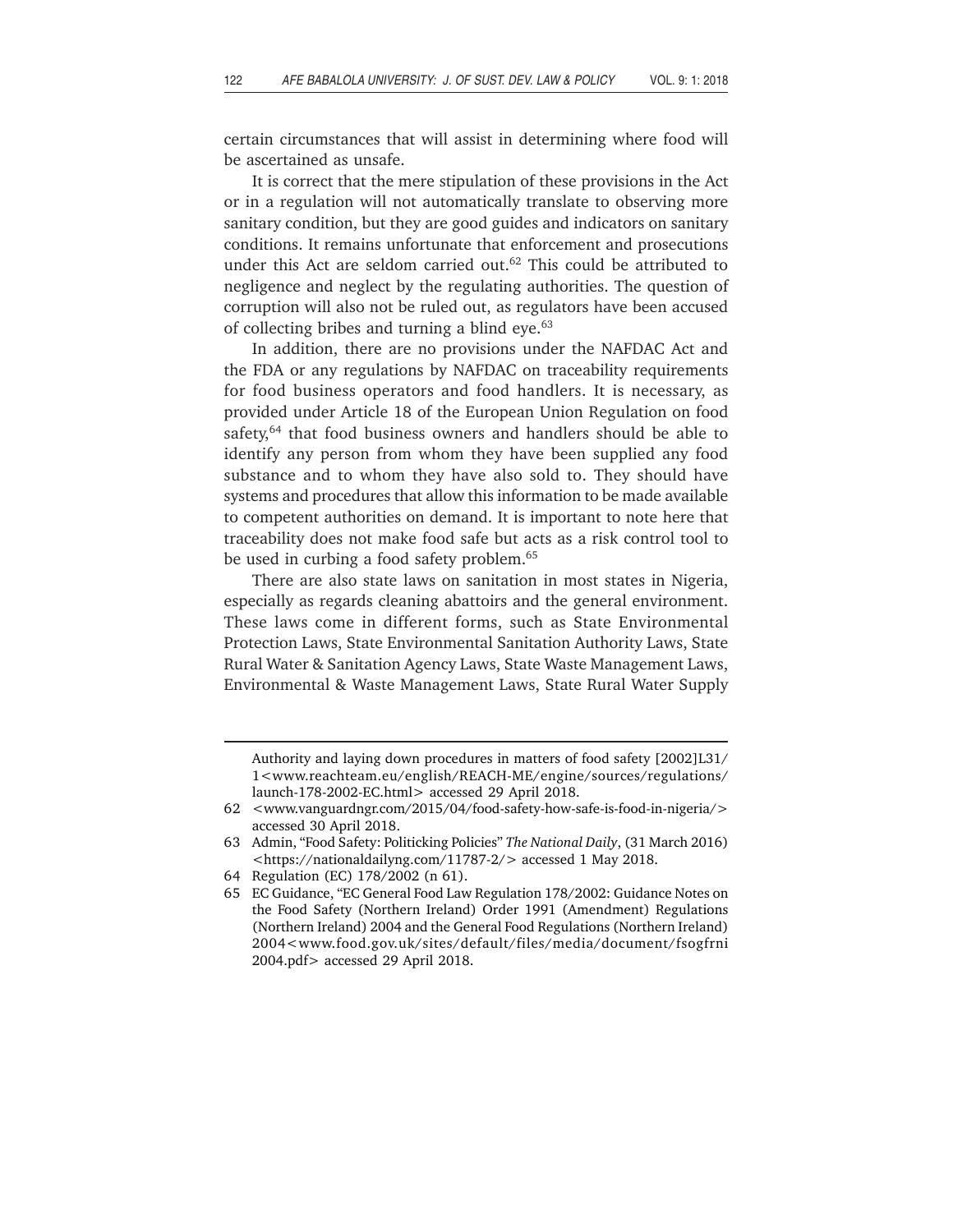& Sanitation Agency Laws, State Environmental Pollution Control Laws, etc.

Notwithstanding these several legislations that concern food safety,<sup>66</sup> there appeared to be little regulation on food safety. It became necessary to revise and harmonize existing legislations. This gave rise to the National Policy on Food Hygiene and Safety in 2000. The policy sought to stimulate and promote all government regulations concerned with food production, storage and food handling, food manufacturing/ processing/preservation, food trade and distribution as well as food preparation.67 Again, in 2010, the Government of Nigeria also launched the National Policy of Food Hygiene and Safety as an integral part of the National Health Policy. The overall goal of this policy was the attainment of high standard of food hygiene and safety practices, which will promote health, control foodborne diseases, minimize and finally eliminate the risk of diseases related to poor food hygiene and safety.<sup>68</sup>

However, as food safety activities remained fragmented and compounded by overlap of functions of the government regulatory bodies with different roles along the farm-to-table continuum, the National Policy on Food Safety was adopted in 2014. It aims to integrate and harmonize all existing laws, standards and codes that regulate food safety practices in Nigeria; redefine and coordinate existing food control infrastructure at various levels of government, and eliminate areas of overlap and conflict. Implementation of the National Policy on Food Safety (NPFS) is envisaged to minimize the risk of an outbreak of diseases arising from poor safety practices and reduce the prevalence of foodborne and related diseases.69

It is important to note that the process of developing food safety policies involves three interlocking stages, comprising several steps: policy development, policy implementation, and policy performance and implementation monitoring.70 Nigeria has successfully developed its food safety policy. The development of the policy entailed stakeholder

<sup>66</sup> Seen 56.

<sup>67</sup> WHO AFRO, Food Safety, Nutrition and Food Law Guidelines (2002) 5. <http:/ /www.afro.who.int/sites/default/files/2017-06/Food%20Safety%20and%20 Nutrition%20Food%20Law%20Guidelines.pdf> accessed 13 October 2017.

<sup>68</sup> JT Nyor, "The Role of Regulatory Agencies in Food Quality Control in Nigeria" (2014) 1 *SCSR Journal of Agribusiness* 1, 1-2.

<sup>69</sup> Omojokun (n 31) 255.

<sup>70</sup> WHO AFRO (n 67) 7.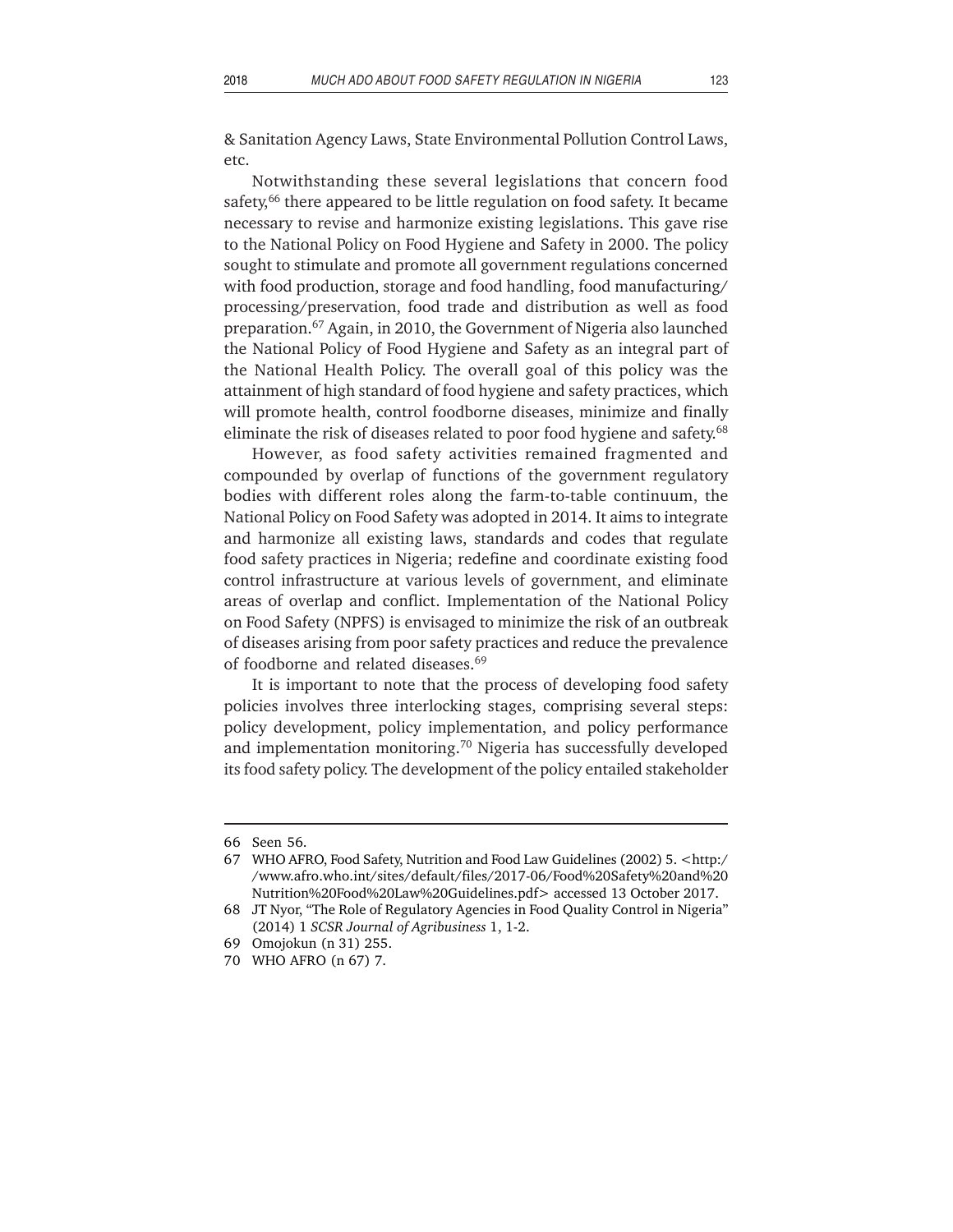identification and participation, engaging in situation analysis, drafting of the national policy with inputs from stakeholders, circulation and finalization of the policy document, formal endorsement and approval of the document, and dissemination of the policy document widely.<sup>71</sup>

For the implementation of the Food Safety Policy, implementation strategies should be defined and developed. This will entail defining what priority interventions are needed, at what stage and how soon, who is responsible, what are the budgetary requirements are needed. It will also include timeframe with clearly defined milestones and reporting mechanisms so that progress can be monitored. To support timely and effective implementation of the different components of the plan, capacity building and training should be considered.72 Nigeria is still at this implementation stage. Once the policy has been put in place and implemented, its effectiveness and success should be evaluated. Monitoring and evaluation procedures need to be incorporated at every stage of implementation. Any shortcomings should be noted and suggestions put forward as to how strategies would need modification in the future.73

### **4. ISSUES REQUIRING REFORM**

The definition of "food" offered under the food laws limits the regime of food safety. The provisions clearly exclude raw food especially live animals and poultry (without qualification), an important component of food safety regime. Under Section 21 paragraph 5a of the Food and Drugs Act,<sup>74</sup> "food" includes:

any article manufactured, processed, packaged, sold or advertised for use as food or drink for human consumption, chewing gum and any ingredient which may be mixed with food for any purpose whatsoever and excludes (a) live animals, birds or fish.

This is the same definition under Section 13 paragraph 6a of Food, Drugs and Related Products (Registration, etc.) Act.75 A slightly

<sup>71</sup> Ibid 7-11.

<sup>72</sup> Ibid 12.

<sup>73</sup> Ibid 13.

<sup>74</sup> Laws of the Federation of Nigeria, Food and Drugs Act, Cap F32 L.F.N 2004.

<sup>75</sup> Ibid.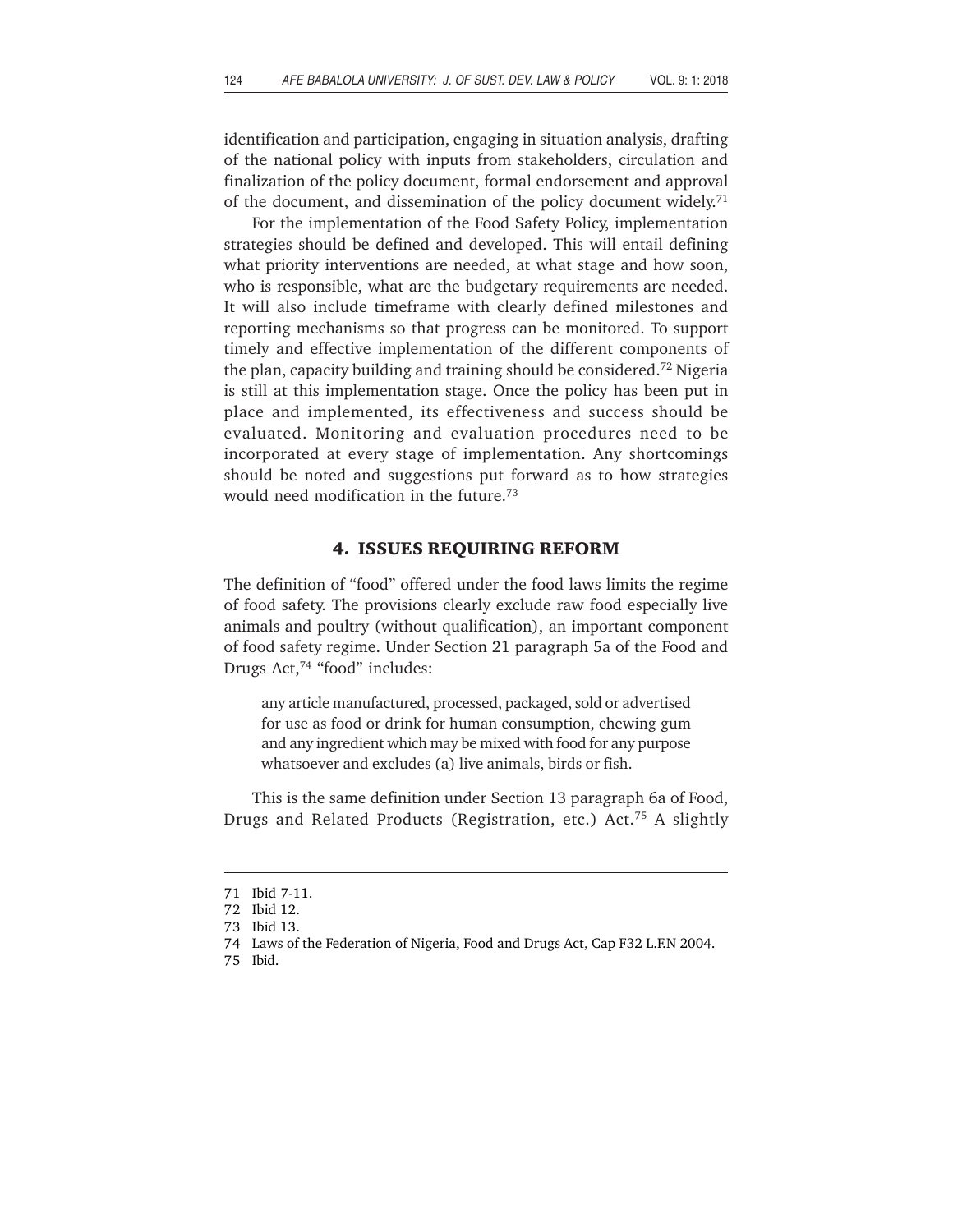extended version is under Section 22 (f) of the National Agency for Food and Drug Administration and Control Act to include drinking water. The section provides thus:

"food" means any article manufactured, sold or advertised for use as food or drink and includes drinking water, chewing gum, and such other ingredients as may be mixed with food for any purpose whatsoever including supplements processed for addition to animal and poultry feeds.

Therefore, it will be necessary to extend the boundary of definition to adequately determine whether for example raw cassava can be described as food or if only its processed forms as *garri, fufu* or *starch* will qualify as food. This is important so as to bring the regime of food safety to farm production activities and the use of agrichemicals thereof – the beginning part of the food chain system and the inclusion of the informal food sector.

The European Union Regulation on food safety 76 is a good example of a provision that adequately defines food to accommodate a whole range of activities in the food chain system. It provides under Article 2 as follows:

Food (or Foodstuff) – any substance or product, whether processed, partially processed or unprocessed, intended to be, or reasonably expected to be ingested by humans. "Food" includes drink, chewing gum and any substance, including water, intentionally incorporated into the food during its manufacture, preparation or treatment.

It includes water after the point of compliance as defined in Article 6 of Directive 98/83/EC and without prejudice to the requirements of Directives 80/778/EEC and 98/83/EC. It goes on to qualify the exclusion list as follows:

"Food" shall not include: (a) feed; (b) live animals unless they are prepared for placing on the market for human consumption; (c) plants prior to harvesting; (d) medicinal products within the meaning of Council Directives 65/65/EEC and 92/73/EEC;...

This provides clarification for a number of situations where more precision is needed at the interface with other legislation. As an

<sup>76</sup> Regulation (EC) 178/2002 (n 61).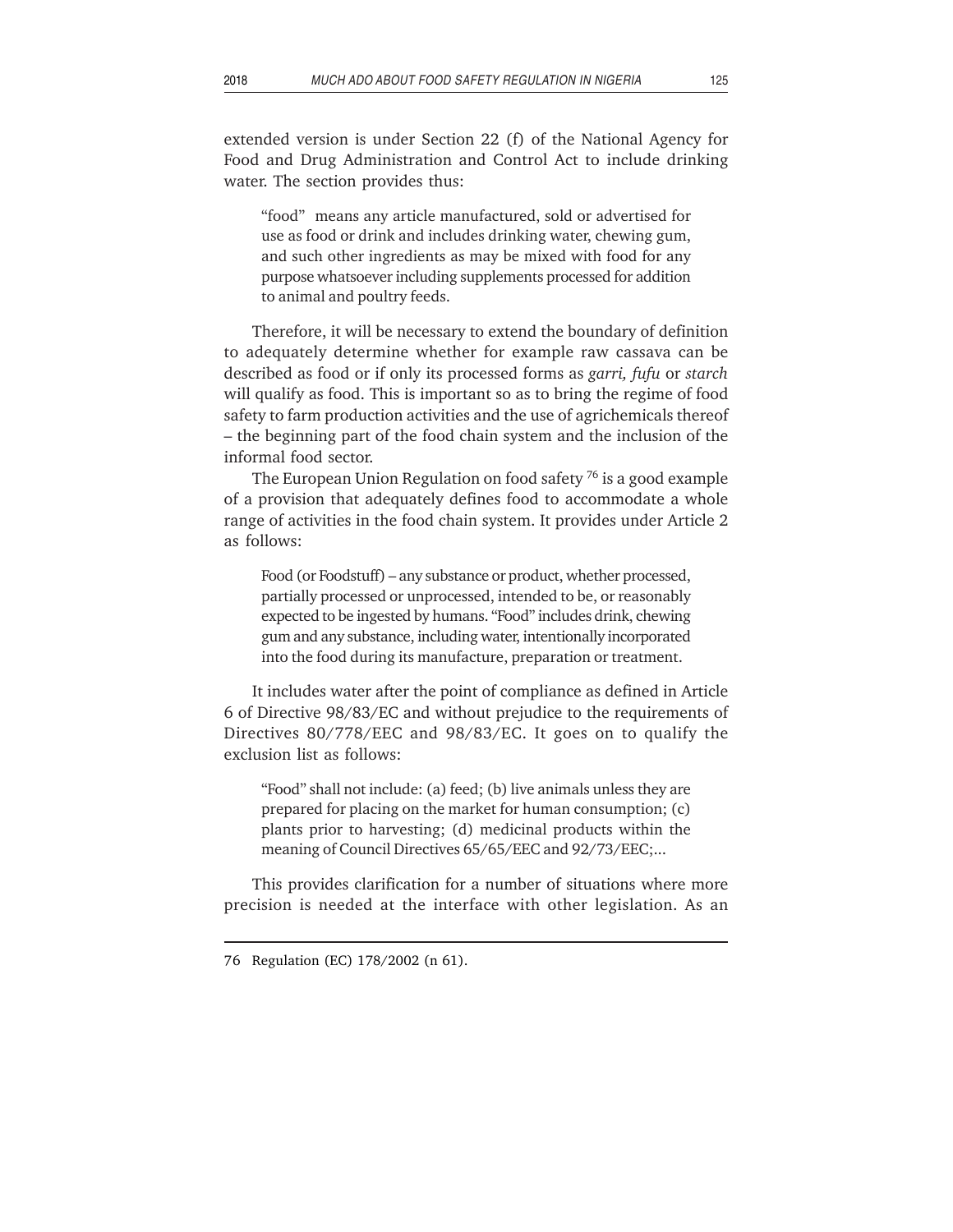example, it was considered necessary to clarify the circumstances under which "water" is considered as a food item and when it is covered by water supply requirements. The sale of bottled water is considered as a sale of food, but when the water is in pipes, it is subject to a different legislation.77 It clarified that plants are not food prior to harvesting and live animals are not food unless they are prepared for placing on the market for human consumption. The Nigerian food laws should be brought in line with this, if it must effectively tackle the regulation of food processes from the farm to fork.

On product labelling, compliance with the legislation on labelling of food may be high for durable commodities, but low for perishable food items. In addition, misbranding, that is, having false and misleading statements on food labels, and adulteration which are both criminal offences under Section 5a of the Food and Drug Act, subsist.78 Basic information required on food labels, according to the Oxford Handbook of Nutrition and Dietetics (OHND), include product name, ingredient list and quantity, qualitative ingredient declaration, allergenic ingredients and shelf life. Others are storage instructions, name and address of manufacturers, packers or sellers, country of origin, weight or volume and instructions for use.79 Accounts abound in Nigeria of cases of false and misleading information for some adulterated and sub-standard products. For example, sugar syrups are misrepresented as natural honey in the ingredient list. $80$  It is within the personal knowledge of this author that some coconut oil, natural honey, spices, palm oil, flour and some other food items are adulterated and misbranded. Concerted effort is needed to enforce the labelling requirements. This also applies to tampering with expiry dates, which is prohibited under the same section. It is also within the personal experience of the author to have bought biscuits, cereals, milk and

<sup>77</sup> WHO AFRO (n 67), 66.

<sup>78 &</sup>quot;CPC, NAFDAC Collaborate against Adulteration of Food and Drugs", *PM News* (16 March 2018) <www.pmnewsnigeria.com/2018/02/25/cpc-nafdaccollaborate-adulteration-food-drugs/> accessed 16 June 2018; Ayo Oyoze Baje, "Nigeria: The Evil of Adulterated Drinks", *The Guardian* (26 April 2018) <http://allafrica.com/stories/201804260723.html> accessed 1 May 2018.

<sup>79</sup> Ifenkwe (n 16) 388.

<sup>80</sup> Ridwan A. Lawal, Adekunle Lawal and J.B. Adekalu, "Physico-Chemical Studies on Adulteration of Honey in Nigeria" (2009) 12 *Pakistan Journal of Biological Sciences* 1080.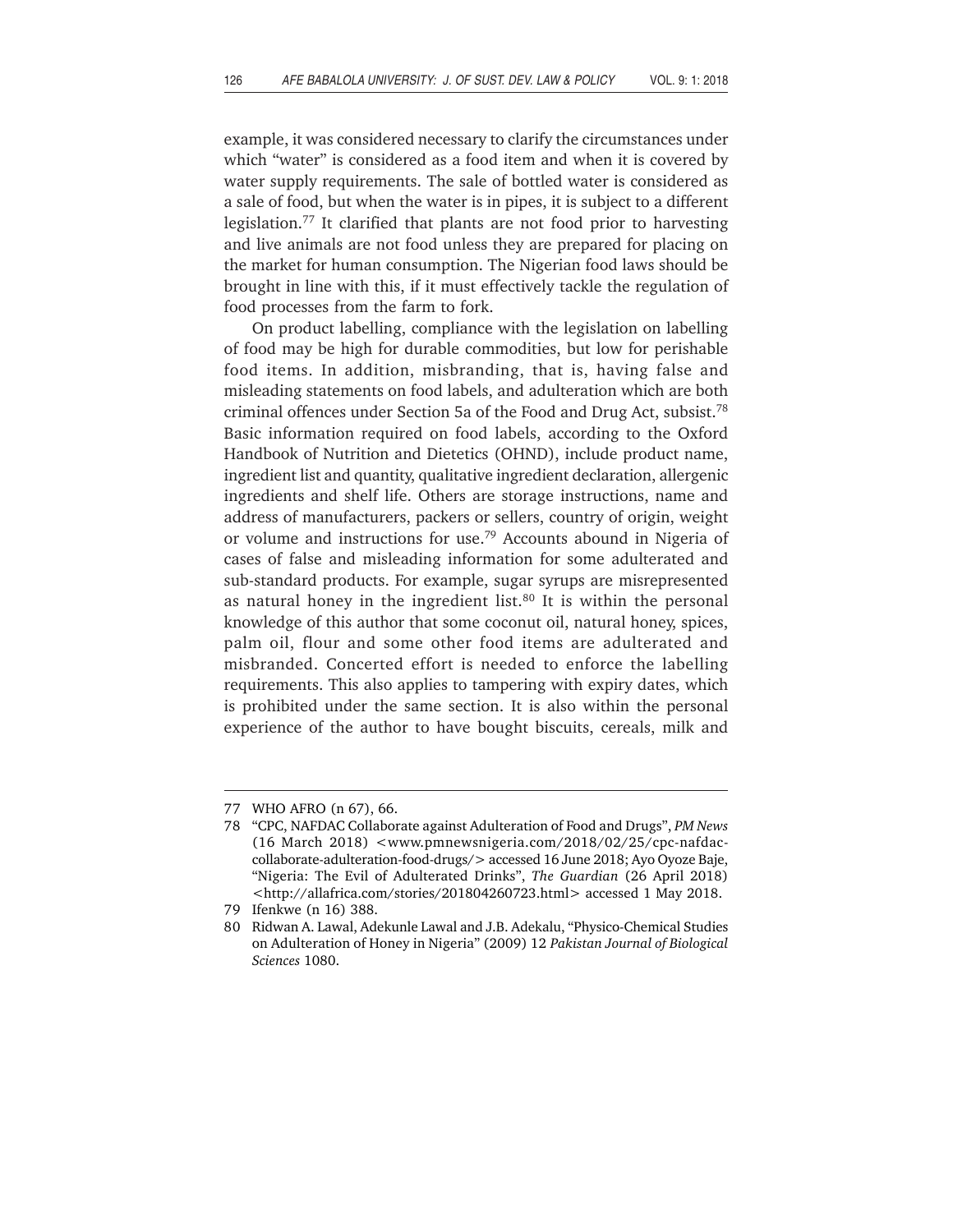beverages that have their expiry dates tampered with. $81$  Figures like six are changed to eight, moving the expiry dates from, for example, 2016 to 2018.

On the other hand, the legislations must take into cognisance the need to provide different levels of labelling requirements for durable and perishable items. For instance, there should be different labelling requirements for powdered milk and home-made cake, or Coca-Cola's Fanta and the traditional zobo. In all of this, the culture of Nigerians and the level of poverty or unemployment should be considered in placing these requirements, in order to regulate the informal food sector, without an attendant strain on those trying to make a living for themselves. For example, insisting that a poor vegetable retailer packages and labels her products with expiry dates, as done in some climes, will not be appropriate for the Nigerian informal sector because of the level of unemployment and education.

The need for a proactive legal and judicial engagement cannot be overemphasized in the bid to ensure an effective food safety regime. Nigerian lawyers can take a clue from Mr Bill Marler, a United States food safety lawyer and a food policy change agent in the U.S, whose law firm, Marler Clark, has represented thousands of individuals in claims against food companies whose contaminated products have caused life-altering injury and even death.82 He has filed lawsuits against such companies as Chili's, Chi-Chi's, Cargill, ConAgra, Dole, Excel, Golden Corral, KFC, McDonald's, Odwalla, Peanut Corporation of America, Sheetz, Sizzler, Supervalu, Taco Bell and Wendy's, securing over US\$600,000,000 for victims of foodborne illnesses.<sup>83</sup> Some of his cases contributed to successfully moving forward the Food Safety Modernization Act in 2010.<sup>84</sup>

On food production activities, quality systems such as good agricultural practices (GAP) should be recommended for farms, to provide a basis for the development of best practices in the production

<sup>81</sup> The author has tried to interrogate some of the sellers and their response is that the products still look good and have not perished.

<sup>82</sup> Marler Clark, "Food Safety Attorney Bill Marler Recognized as One of The Best Lawyers in America" *Food Poison Journal* (18 August 2017) <www.foodpoisonjournal.com/food-poisoning-information/food-safetyattorney-bill-marler-recognized-as-one-of-the-best-lawyers-in-america> accessed 20 October 2017.

<sup>83</sup> Ibid.

<sup>84</sup> Ibid.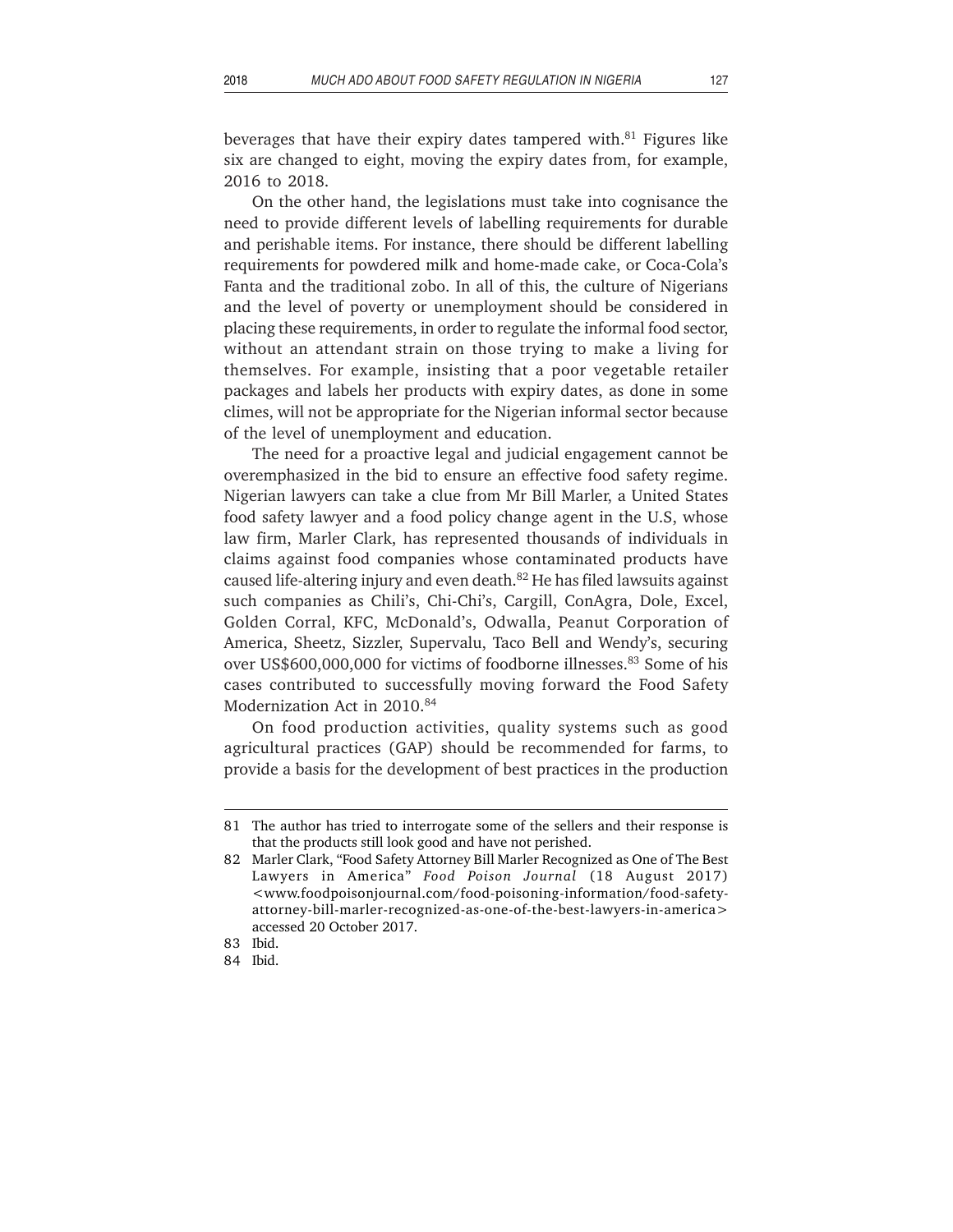of agricultural products (fruits, vegetables, potatoes, salads, etc.). GAPs, such as early harvesting; proper drying, sanitation, proper storage and insect management, among other things, are some of the strategies employed to prevent fungal infections.<sup>85</sup> Farmers and traders should be exposed to non-chemical storage methods and Integrated Pest Management options.<sup>86</sup> For instance, a mixture of the neem and moringa seed oils at 1.5 mL/200g have been said to be effectively used to store cowpea for several months.87

At the consumer's level, foodborne illnesses can be reduced by proper cooking of meat, poultry and eggs to temperatures that will kill bacteria.88 This is notwithstanding the culture and preferences of some people to consume half-cooked meat and eggs.<sup>89</sup> It is a safer way to stay healthy. Additionally, refrigerating leftovers promptly and storing foods at recommended temperatures; avoiding cross-contamination of cooked and raw foods; washing of utensils and surfaces before and after use with hot, soapy water; and frequently washing hands and/or using gloves when preparing food should all be recommended and enforced.<sup>90</sup> Conversely, those that cannot afford refrigerator, constant electricity, soap or gloves can practice other effective food storage and personal hygiene methods like washing hand with ash, etc. This awareness should be incorporated in a nationwide public campaign on food safety practices, in line with the National Food Policy.

There is also a need to debunk the assertion that *"dirty (germ/ disease) no dey kill African man"* popularly chanted by the consuming

<sup>85</sup> Mirriam E Nyenje and Roland N Ndip "The Challenges of Foodborne Pathogens and Antimicrobial Chemotherapy: A Global Perspective" (2013) 7 *African Journal of Microbiology Research* 1158, 1167-68.

<sup>86</sup> J.A. Adegbola, Eunice I. Bamishaiye and Folorunsho Olayemi, "Merchants' Attitude towards the Use, and Ban of the Pesticide Gammalin in Dawanau International Grain Market, Kano, Nigeria" (2011) 2 *Advances in Bioresearch* 47, 47.

<sup>87</sup> Joana O. Ilesanmi and Daniel T. Gungula, "Preservation of Cowpea (Vigna unguiculata (L.) Walp) Grains against Cowpea Bruchids (Callosobruchus maculatus) Using Neem and Moringa Seed Oils" [2010) *International Journal of Agronomy* 1*.*

<sup>88</sup> Olumide A. Odeyemi, "Public Health Implications of Microbial Food Safety and Foodborne Diseases in Developing Countries" (2016) 60 Food & Nutrition Research. < https://www.ncbi.nlm.nih.gov/pmc/articles/PMC5103665/> accessed 16 June 2018.

<sup>89</sup> The author has encountered arguments, during this research that some people or cultures prefer to eat half cooked meat.

<sup>90</sup> Nyenje and Ndip (n 85) 1168.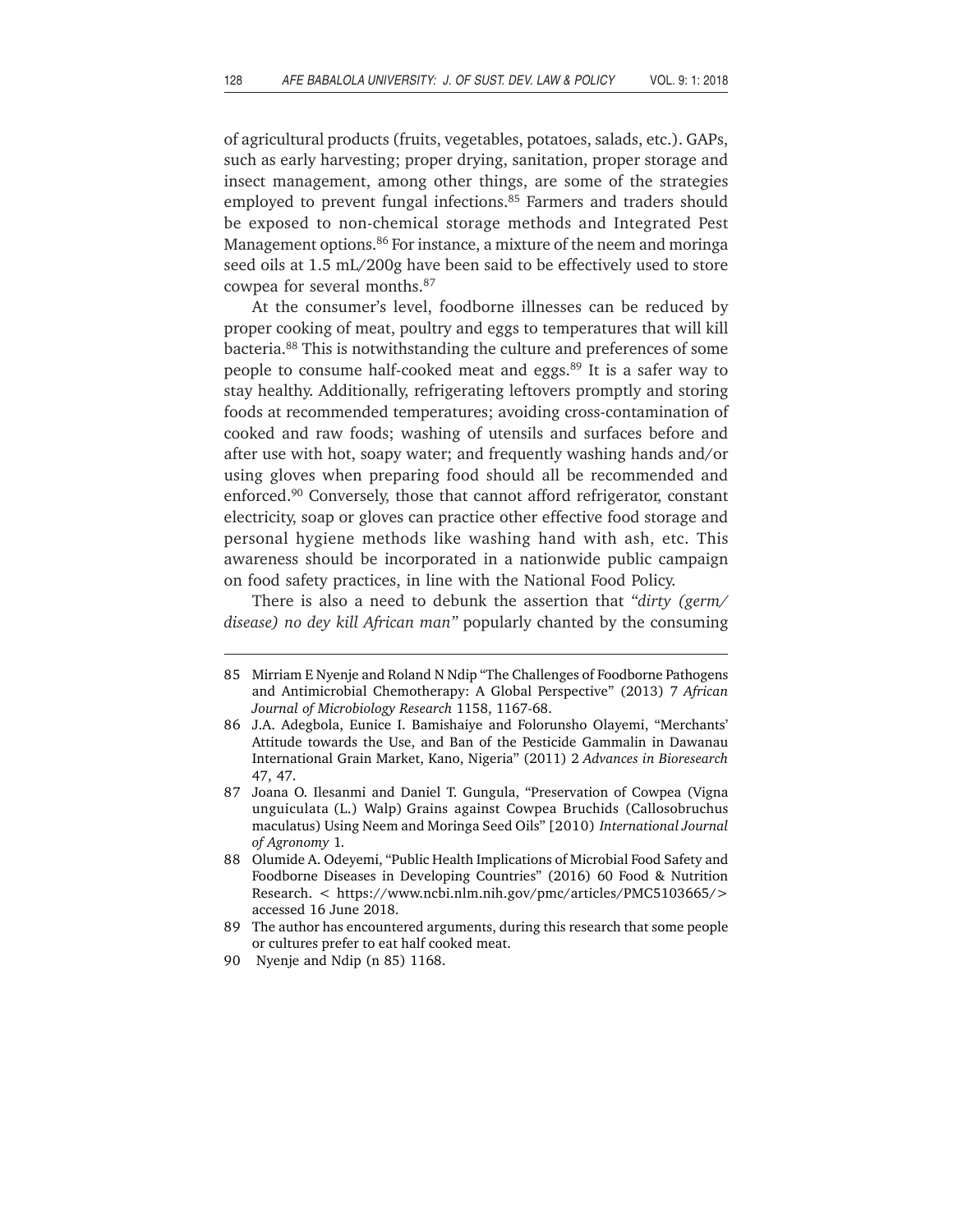public.91 Studies and data that show the frequency of foodborne illness should be widely disseminated to inform the consuming public of the dangers. The argument that a hungry or poor man may not be bothered about the quality and safety of the food being consumed  $92$  can be debunked by the statement that, "if it is not safe, it is not food.<sup>93"</sup>It would be better not to eat than to eat and spend a lot more money treating oneself.

The recent creation of the Food Safety and Applied Nutrition Directorate at the NAFDAC is commendable. Its role is to take all steps to ensure that food manufactured, imported, exported, distributed, sold and marketed in Nigeria meets the highest standard of food safety reasonably available.<sup>94</sup> The problem has, however, always been that they concentrate on the formal sector and neglect regulating the informal groups.<sup>95</sup> Though the law does not effectively cover the informal sector,<sup>96</sup> it does not limit their authority to regulate it either. Therefore, it would be necessary to have a comprehensive task force, with officers drawn from the relevant agencies, to work with this directorate, to be created in each Local Government Area to monitor compliance with regulations at the farms, slaughterhouses, processing plants and food retail outlets.<sup>97</sup> While at the moment, food handlers and inspection units exist in most local governments, they mostly engage in levy

- 92 As raised by some people encountered by the author during this research.
- 93 Joseph James Whitworth , "FERG: Global Estimates Must Drive Country Action", *Food Navigator* (22 December 2015) <www.foodnavigator.com/Article/2015/ 12/22/Country-studies-needed-to-guide-action-on-foodborne-diseases> accessed 1 May 2018.
- 94 NAFDAC, "Food Safety and Applied Nutrition (FSAN)", <www.nafdac.gov.ng/ index.php/about-nafdac/directorates/food-safety-applied-nutrition>accessed 1 May 2018.
- 95 Flora-Glad Ekezie, "Regulation and Enforcement of Food safety in Nigeria" (2015) Slides 7 and 8, <www.slideshare.net/apexflora/regulation-andenforcement-of-food-safety-in-nigeria>accessed 1 May 2018.
- 96 For example, the definition of food needs to be expanded to accommodate certain food stuffs sold by the informal sector.
- 97 Mojisola Ojebode, "Nigerian Regulatory Agencies and Food Poisoning" *Financial Nigeria* (3 May 2017) <www.financialnigeria.com/nigerian-regulatoryagencies-and-food-poisoning-blog-247.html> accessed 17 October 2017.

<sup>91</sup> Mcadioh, "You Will Think Twice About Eating Suya Meat After Seeing This", *Naija News* ,(7 April 2018) <www.naijaloaded.com.ng/news/you-will-thinktwice-about-eating-suya-meat-after-seeing-this-photos> accessed 30 April 2018.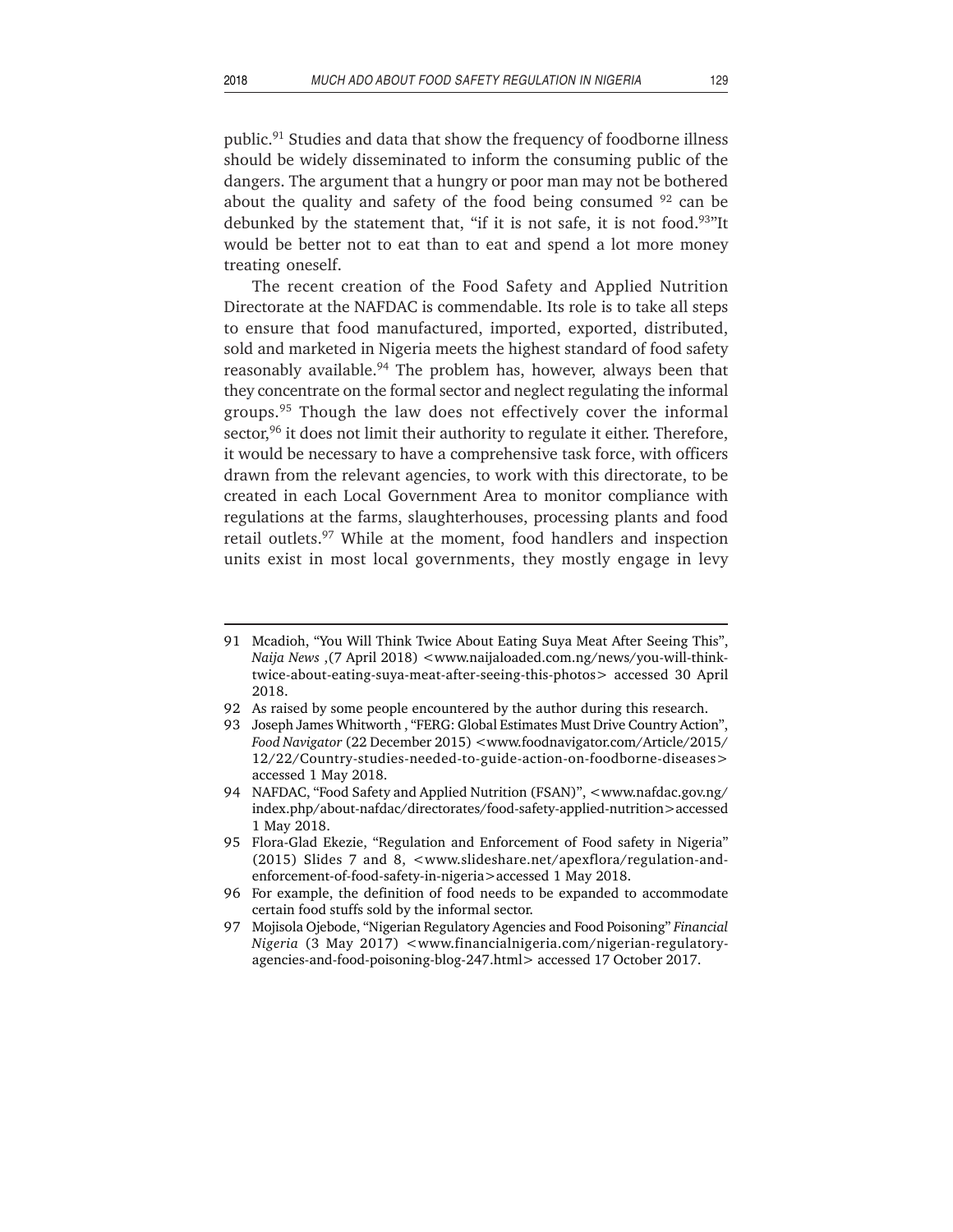collections and seldom carry out any inspection.<sup>98</sup> There is need for sensitization amongst them and capacity building to strengthen their capacity.

### **5. PRACTICAL CHALLENGES OF REGULATING FOOD IN NIGERIA**

Adequately regulating the food regime in Nigeria will come with challenges. The issue of food safety and foodborne toxicants in Nigeria is exacerbated by public ignorance on the subject, uncoordinated approach to food control, lack of technical expertise, poorly equipped laboratories, poor enforcement of legislation and regulatory limits.<sup>99</sup> Others include lack of understanding of food safety and quality standards as outlined in international agreements; inadequate infrastructure and resources to support scientific risk management, inefficient food supply chain and poor traceability.<sup>100</sup> Lack of awareness of the socioeconomic importance of food safety due to paucity of data and information on the incidence of foodborne disease outbreaks is another major challenge.101

A major obstacle to food safety in Nigeria is the poor refuse disposal and lack of toilet facilities for the customers.102 Food is often prepared in unsanitary conditions because of poor water supply and poor drainage systems.103 These predispose conditions favourable to contamination. Another mundane challenge is the superstitious belief in many parts of Nigeria, where food poisoning is usually associated with evil spirit, malice or curses.<sup>104</sup>

<sup>98</sup> Charles Adingupu, "Mile 12 Market: Traders, Drivers Groan Under Multiple Levies" *The Vanguard* (11 August 2012) <www.vanguardngr.com/2012/08/ mile-12-market-traders-drivers-groan-under-multiple-levies>accessed 1 May 2018.

<sup>99</sup> Omojokun (n 31) 251-52.

<sup>100</sup> Oni (n 54).

<sup>101</sup> Onyeneho and Hedberg (n 4) 3298.

<sup>102</sup> Fasoro and others (n 47); Ehiri and others (n 42).

<sup>103</sup> Ehiri and others (n 42).

<sup>104</sup> A. Oyemade, Folashade O. Omokhodion, J F Olawuyi, M.K.C. Sridhar, I. O. Olaseha "Environmental and Personal Hygiene Practices: Risk Factors for Diarrhoea among Children of Nigerian Market Women" (1998) 6 *IOJ Diarrhoeal Dis Res,* 241.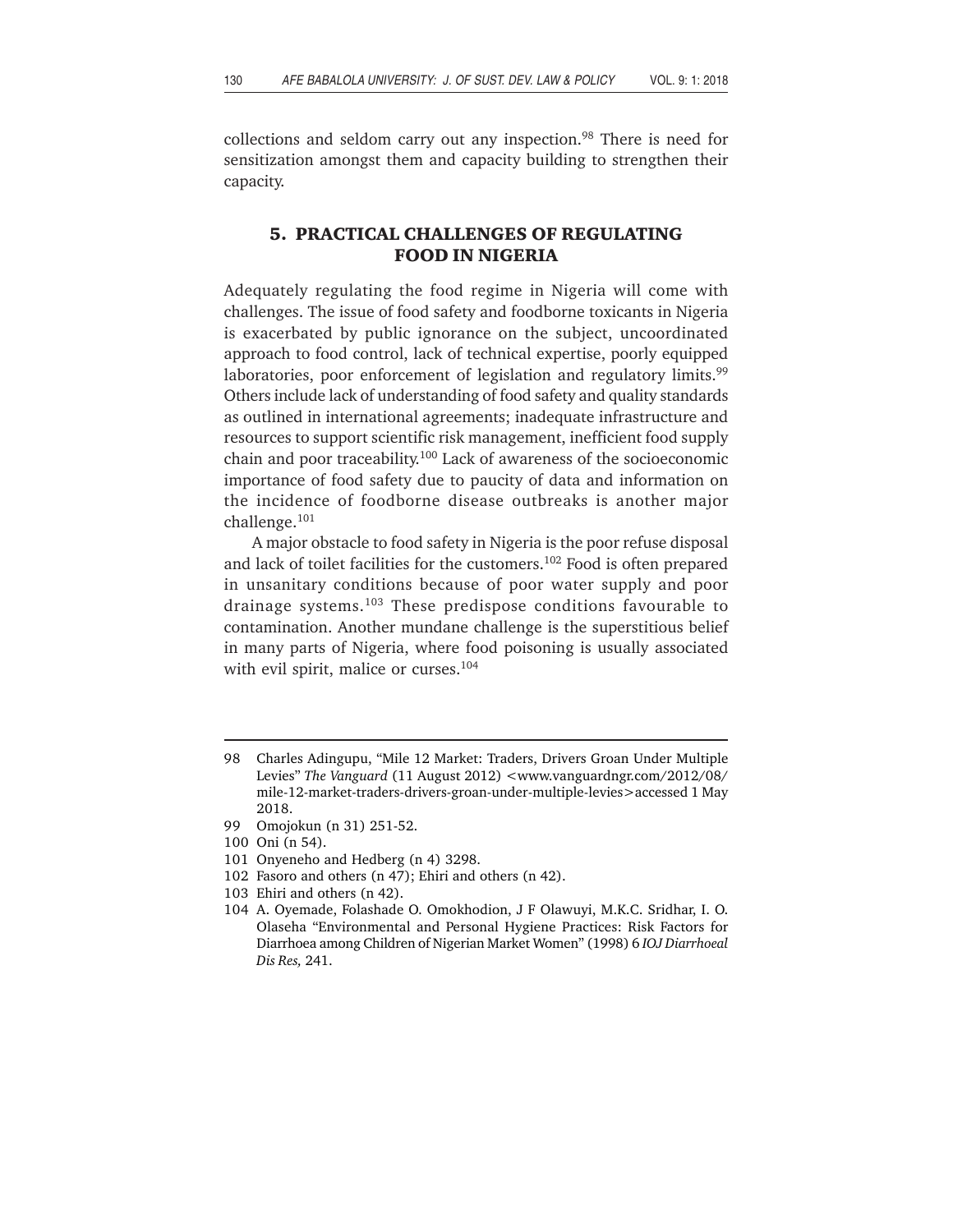Socio-security and climatic conditions like war, drought and political insecurity can result in a great challenge for effective regulation.<sup>105</sup> Climate change, where temperature changes modify food safety risks associated with food production, storage and distribution, has impact on food safety.<sup>106</sup> The growing population rate also increases the burden on food security and a relaxed attitude by the consuming public and the regulators alike.

Most of these challenges can be overcome with an intensive public campaign to educate the food handlers and the consuming public as well as a concerted effort to synergise amongst the relevant agencies, as envisaged in the national policy on Food safety. For example, the strategic partnership between NAFDAC and the National Bio-safety Management Agency aimed at ensuring food safety in the country is commendable, as both agencies articulated a Memorandum of Understanding (MoU) in 2016 to facilitate and strengthen their collaboration.107

#### **6. CONCLUSION**

This article has interrogated the agitation for effective regulations that ensure food safety in Nigeria. It examined the various cases of foodborne outbreaks in Nigeria and evaluated the role and ambit of food safety regulation by the regulatory agencies. It argued that the present regulatory framework does not permit adequate control of the informal sector that serves the majority of the Nigerian consumers. This is because of the narrow provisions in the food laws, overlap of regulatory functions, neglect, and corruption. If Nigeria must be proactive in food safety matters, then the issues identified to require reform must be addressed. Our definition of food should be expanded and clarified, to accommodate adequate regulation of most food substances. It should be expanded to include any substance or product, whether processed, partially processed or unprocessed, intended to be, or reasonably expected to be ingested by humans. It should clarify whether plants are considered food after harvesting and if live animals are food where they are prepared for placing on the market for human consumption.

<sup>105</sup> Omojokun (n 31) 251-52.

<sup>106</sup> Food Safety – Fact Sheet (n 1).

<sup>107</sup> Ayo Oyoze Baje, "FSAN and food safety" *Business Day Online* (18 June 2017) <www.businessdayonline.com/fsan-food-safety/> accessed 20 October 2017.